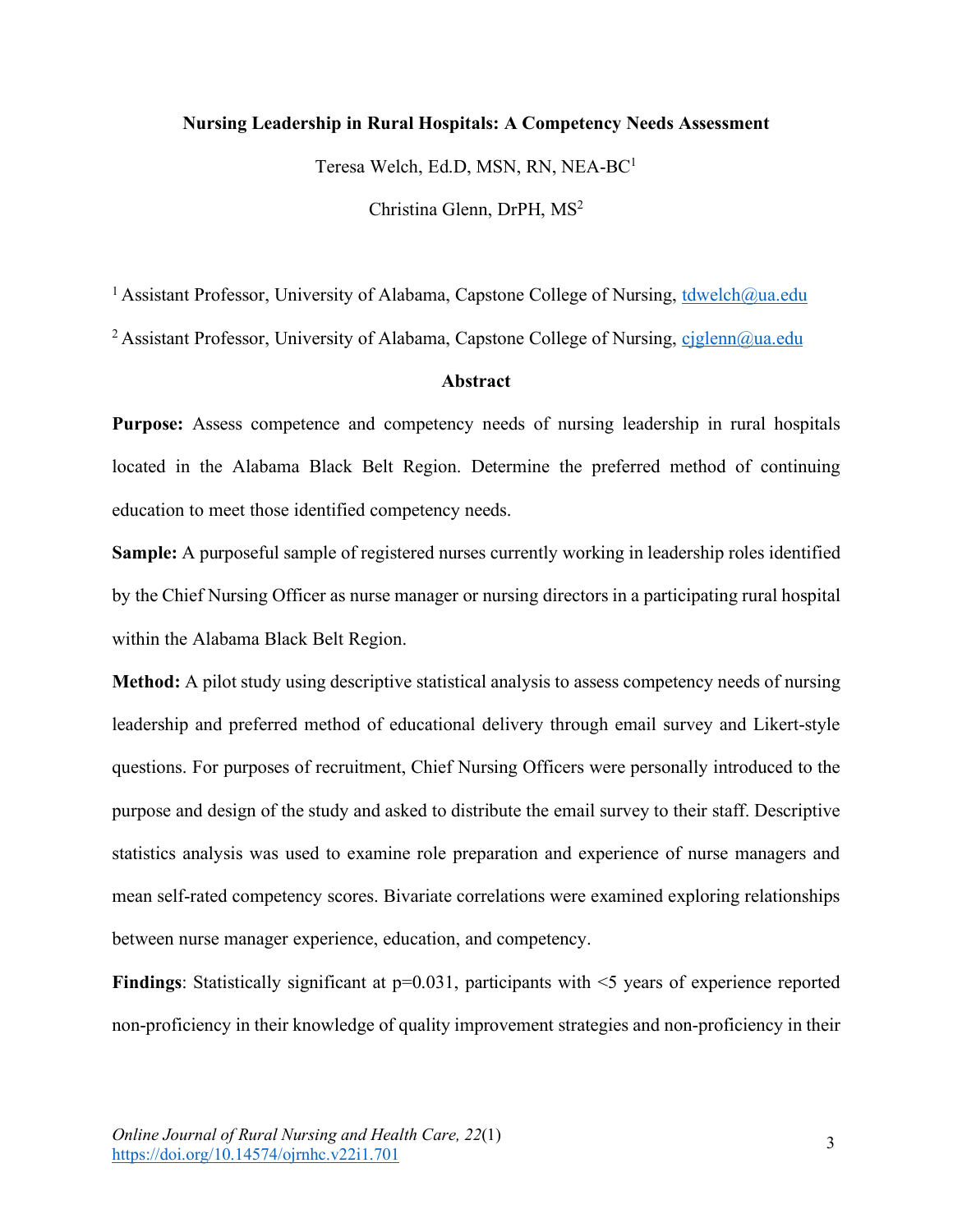ability to lead multi-generational work teams as compared to those with  $>$  5 years of experience who reported proficiency,  $p=0.026$ .

**Conclusions**: In an environment where constant change and quality drive organizational success, nurse leaders with < 5 years of experience are not proficient in managing multi-generational work teams or in understanding or managing focused quality improvement strategies to monitor, analyze, and improve the quality of patient care processes to improve the healthcare outcomes in an organization.

Realizing that more than 50% of the current nursing leadership has < 5 years of experience, these findings would suggest that leading and managing, striving for clinical excellence in a diverse workforce would be difficult if not impossible to achieve.

*Keywords:* Rural Hospital, Competency, Leadership, Needs Assessment, Nurse Manager

#### **Nursing Leadership in Rural Hospitals: A Competency Needs Assessment**

Rural hospitals are the cornerstone of economic development in rural communities. They not only provide access to healthcare contributing to the wellness and quality of life for local residents, but they also support the overall strength of the community's economy. The value of a local hospital cannot be underestimated, yet 87% of Alabama rural hospitals are operating in the red, and many others are marginal with razor thin operating margins (Alabama Hospital Association, n.d.; Graves et al., 2021). Nursing leadership is strategically and uniquely positioned to have a significant impact on controlling the quality and cost of healthcare while meeting operational demands and thin margins.

In rural health care settings, the current nursing shortage is compounded by the maldistribution of incoming health care professionals, which disproportionately affect remote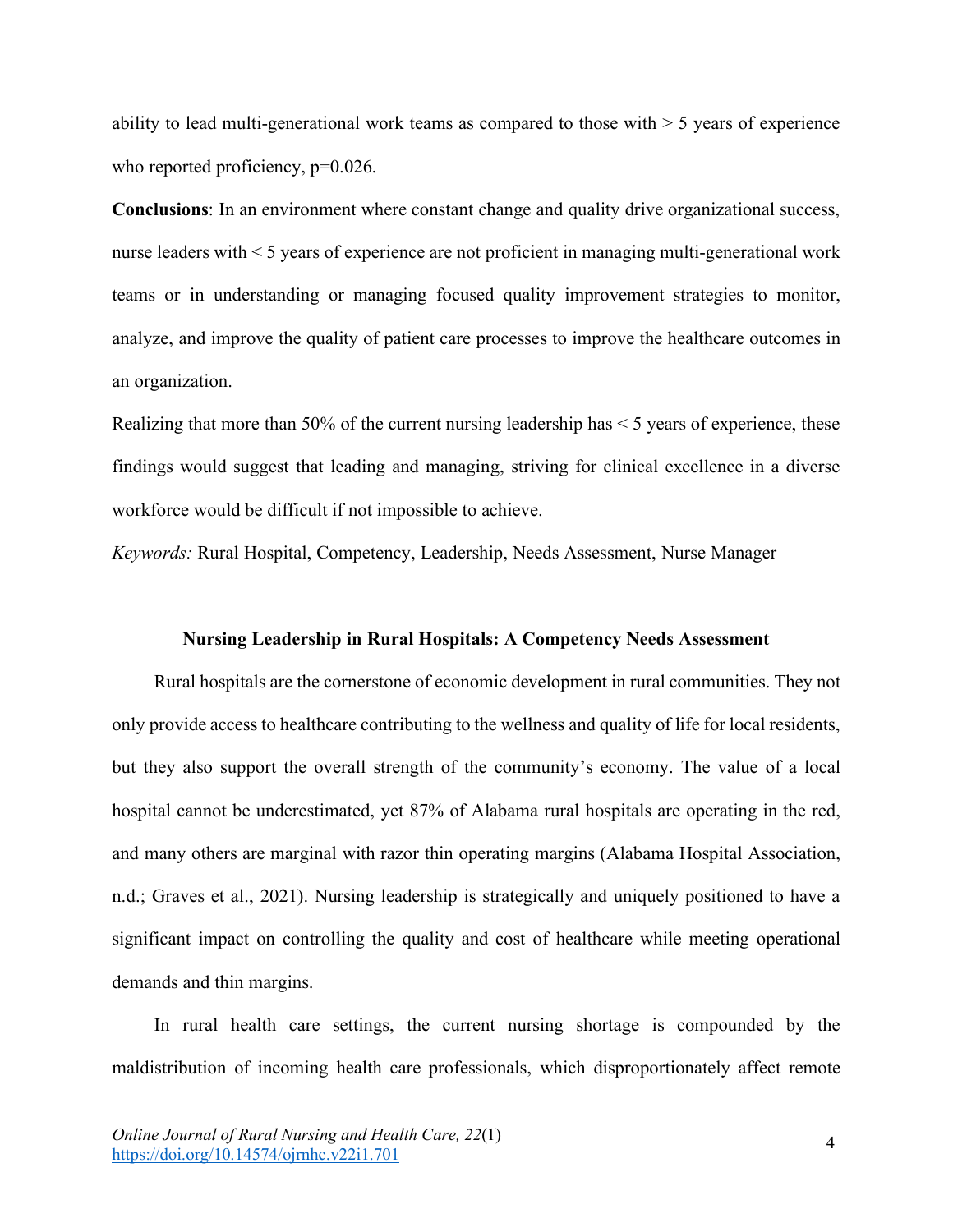communities as graduating nurses choose to work in urban areas (Johansen et al., 2018; Rural Health Information Hub [RHIhub], n.d.a). Rural communities are especially affected by the provider gap, as 63% of primary health shortages currently exist in rural communities (RHIhub, n.d.a.). In rural hospitals where providers are limited nurses play a significant role in the delivery of health care. They must be able to think critically to assist a diverse patient population representing all ages and all complaints. However, there are unique challenges to rural nursing, among them; professional isolation, lack of professional development and continuing education opportunities, that add additional burdens to the recruitment and retention of highly qualified nurses (Johansen et al., 2018; Jones et al., 2019; Smith et al., 2020; Spero et al., 2014).

The purpose of this pilot study was to assess the competency needs of nursing leadership in rural hospitals located in the Alabama Black Belt Region. A secondary aim was to understand the most effective means of delivering continuing education material designed to support them in their role as nurse leaders. Findings from this study will be used to guide future research projects on a broader scale aimed at identifying leadership competency needs and the most effective means of providing Continuing Education Units (CEUs) designed to meet them. Research findings from the broader study will inform the development and delivery of continue education and professional development opportunities designed to address identified nurse leader competency needs.

#### **Background**

The definition of urban and rural areas, according the Economic Research Service of the U.S. Department of Agriculture [USDA, ERS] (n.d.) are multi-dimensional concepts whose definitions are sometimes based on population size and at others, geographic location. Researchers and policymakers alike are required to choose the most appropriate definition for their work. The Federal Office of Rural Health Policy uses Rural-urban Commuting Area Code [RUCA]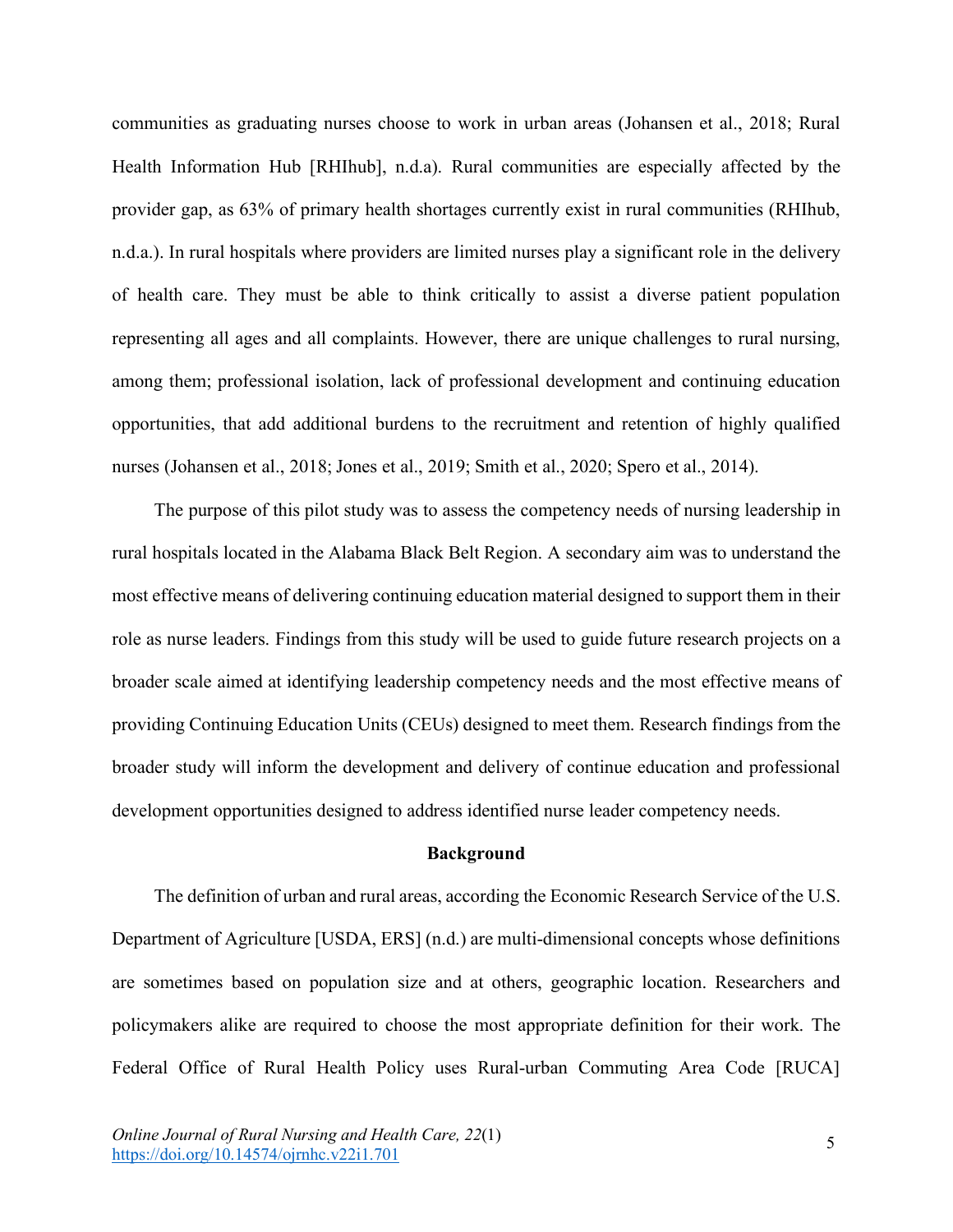methodology to determine rural eligibility for their programs. The RUCA methodology uses population data from the census bureau and geographic location, and commuting distance to determine rurality. The RHIhub has taken a similar stance using a combination of geographic distance and population size to define rural as open country and settlements with fewer than 2,500 residents (n.d.b.). For the purposes of this pilot study rural was defined based on population size, geographic location, and distance.

Rural hospitals serve remote and rural areas of the state where individuals living in these rural communities must travel long distances, upwards of 45 minutes one way, to gain access to health care. Rural communities typically center around farming and agriculture and rely on the local hospital as the cornerstone of economic support and development in the community. They are often the single largest employer in the community and the wages generated through employment and support services to the hospital underpin local economies (Alabama Hospital Association, n.d.; Graves et al., 2021; Health Resources and Service Administration [HRSA], n.d.). Rural hospitals not only provide access to health care contributing to the overall health and wellbeing of local residents, they also enrich community living and the quality of life for those living in rural areas.

Since 2013, thirteen Alabama hospitals have closed their doors; seven of which were rural. These closures have had significant economic ramifications and loss of access to health care for our rural residents (Alabama Hospital Association, n.d.; RHIhub, n.d.a) According to a recent study by the Chartis Group, a health care analytics research firm, twelve of Alabama's 45 rural hospitals are considered most vulnerable to closure while 50% overall are currently considered at high financial risk (RHIhub, n.d.a.). The value of a local hospital cannot be underestimated, yet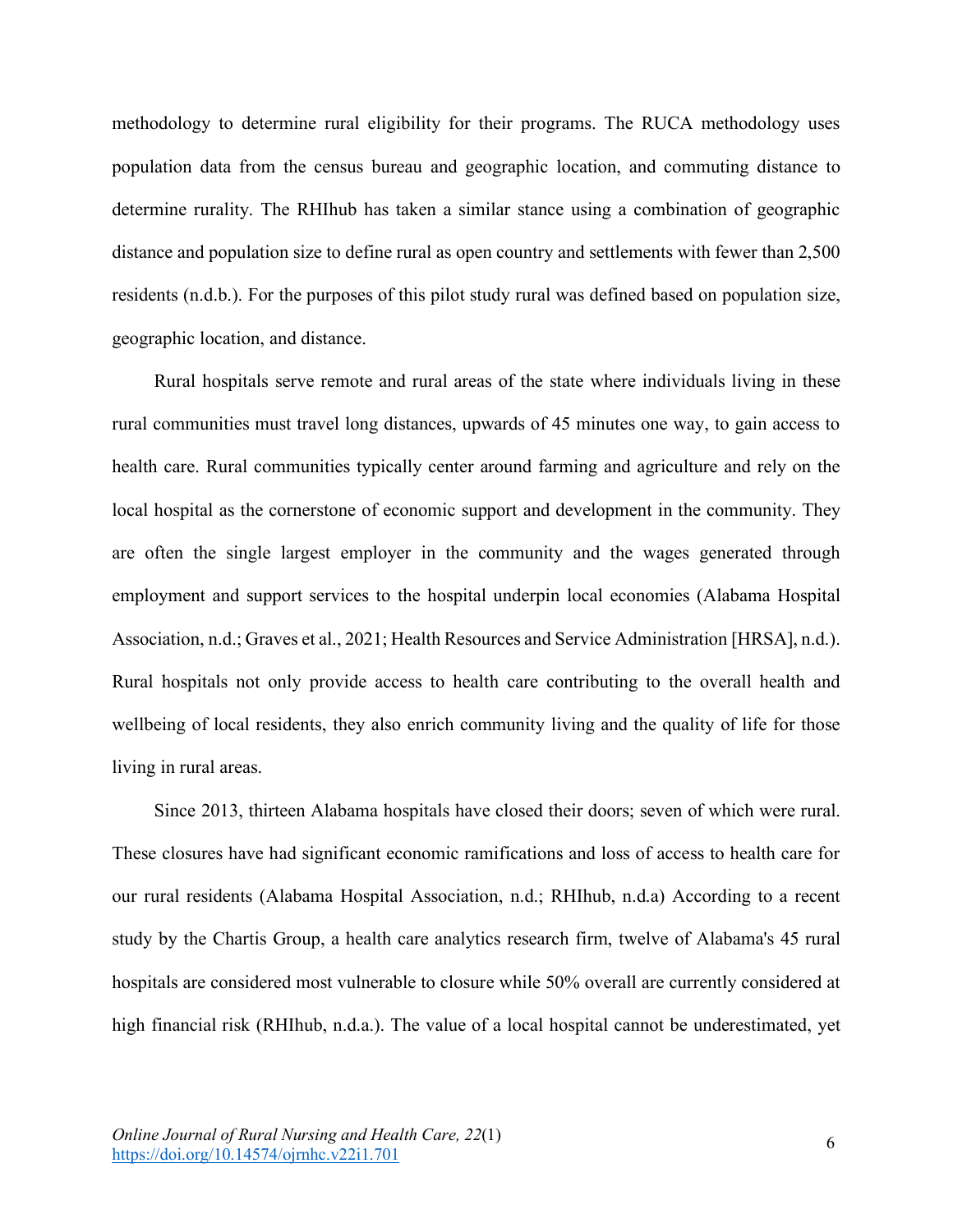the financial outlook is dire without intervention (Alabama Hospital Association, n.d.; Graves et al. 2021; RHIhub, n.d.a., n.d.b.).

Rural hospitals and rural healthcare have unique challenges. According to the literature, Rural populations have a disproportionate share of the elderly, uninsured and patients with major health challenges (Alabama Hospital Association, n.d.; Graves et al., 2021; RHIhub, n.d.a). They are more likely to have higher morbidity and mortality rates than those of their urban counterparts. Healthcare in rural populations is often covered by programs such as Medicaid and Medicare and while the average Alabama hospital might have half of its patients covered by Medicare and Medicaid, the rate can be as high as 90% for rural hospitals (Alabama Hospital Association, n.d.). But to the rural resident, preventive care is not a priority, the state of their health is determined by their ability to work and function independently (Long et al., 1989). To compound the health disparities noted in the literature regarding rural populations the geographical distance and lack of internet connectivity create unique challenges for nurses and provider as well (RHIhub, n.d.b.).

Rural nurses play an integral role in providing healthcare for rural communities. In fact, it is estimated that at least half the healthcare providers in rural areas are registered nurses. They may be the first and only point of contact for rural healthcare consumers (Alabama Hospital Association, n.d.; RHIhub, n.d.b.). Many nurses who have chosen to live and practice in rural settings are life-long residents of the community returning to work in the community after graduation (Bushy & Leipert, 2005). Small communities have close ties where everyone knows everyone, and everyone's business. Trust and acceptance are built on longstanding relationships. Nurses who were born and raised in the community will have inroads into and understanding of the community that someone relocating or commuting to the area will not. *Outsiders* are not trusted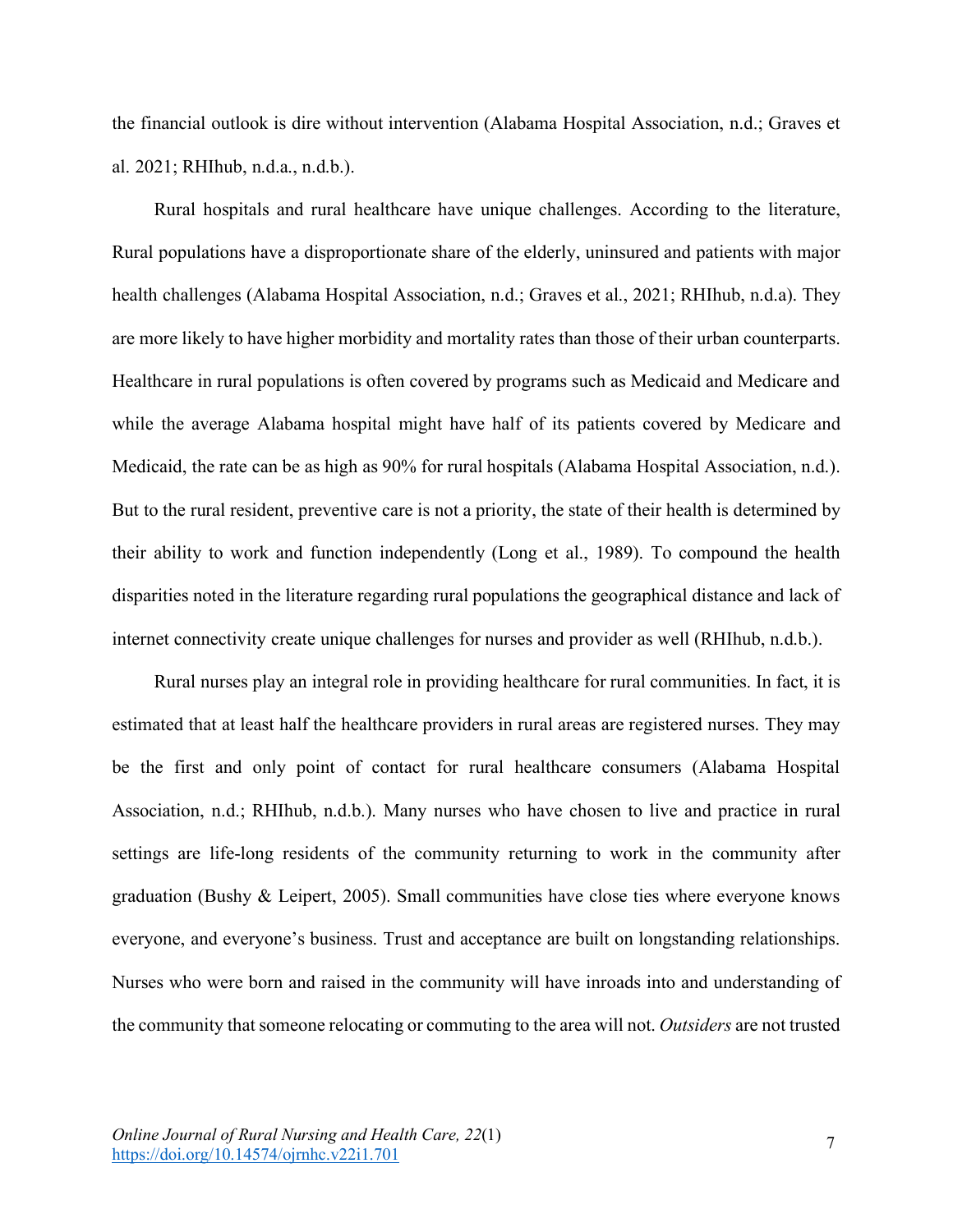and have a difficult time inserting themselves into the community. It takes time to develop those relationships (Bushy & Leipert, 2005).

Rural nurses work in smaller healthcare facilities with limited resources and without the benefit of specialty services and specialists. They are expert generalist who must be able to think critically and assist patients of all ages, with all types of complaints in an unpredictable environment (Jones et al., 2019; RHIhub, n.d.b.; Smith et al., 2020). According to Pavloff et al. (2017), the unique practice environment of rural nurses and the expectations of the role necessitate a highly specialized generalist nurse who has expertise and integrated competencies in a comprehensive and broad fashion. Further, the literature states that the diversity and complexity of rural nursing dictates specialized education to support the on-going competencies of these nurses so that they are able to maintain the high level of care they provide (Jones et al., 2019; Paré et al., 2017; Pavloff et al., 2017; Smith et al., 2020). But in rural, oftentimes geographically remote areas, the resources for professional support are lacking.

Current literature has highlighted the need to support rural nurses by providing adequate professional development opportunities that address competency, competency development and safety for rural nurses. The mechanism for significant impact has not been identified and warrants further investigation.

### **Methodology**

This was a pilot study that used descriptive statistical analysis to determine the efficacy of a larger scale study designed to assess the leadership competency needs and preferred method of continuing education to best meet those needs for nurse leaders in rural hospitals located in the Alabama Black Belt region.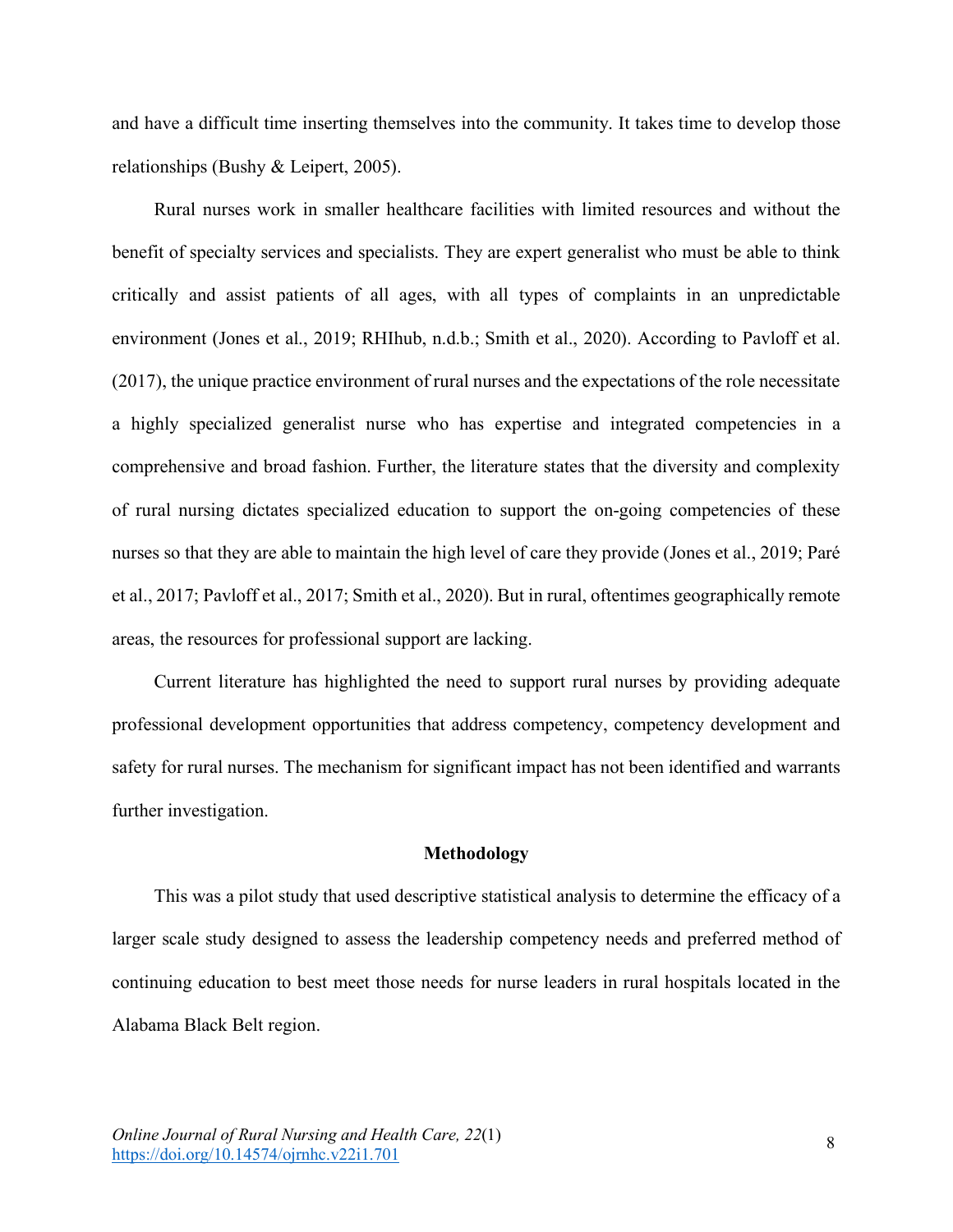# **Study Design**

The Nurse Manager Competencies Self-Assessment Inventory Tool developed by the American Organization of Nurse Executives (AONE), American Association of Colleges of Nursing (AACN), and Association of periOperative Registered Nurses (AORN) to assess requisite skills and behaviors of the successful nurse leader were used to examine mean responses from nursing leadership in all three domains of success for nurse leaders: (a) managing the business, (b) leading the people, and (c) creating the leader within yourself (American Organization for Nursing Leadership [AONL], 2015). Two research questions were addressed in the pilot study:

## **Research Questions**

- Using Benner's (1982) novice to expert continuum as a guide to define your perception of competence, how would you assess your leadership competencies as identified in the nurse manager competency self-assessment tool?
- As nurse leaders in a rural hospital, what is the most effective means of receiving continuing education material?

## **Procedure and Sampling**

Purposeful sampling of nursing leadership in rural hospitals located in the Alabama Black Belt Region. With Institutional Review Board approval, the Chief Nursing Officer (CNO) of each hospital was contacted via telephone to schedule a face-to-face appointment. Given the exclusive culture of rural communities, the purpose of the meeting was to develop relationships and improve the likelihood of a positive response rate to the study. The principal investigator (PI) introduced the purpose and intent of the study, described plans to develop free continuing education resources based on the findings of the study, and then requested the CNO's support of the study by electronically distributing the anonymous survey to their nursing leadership team.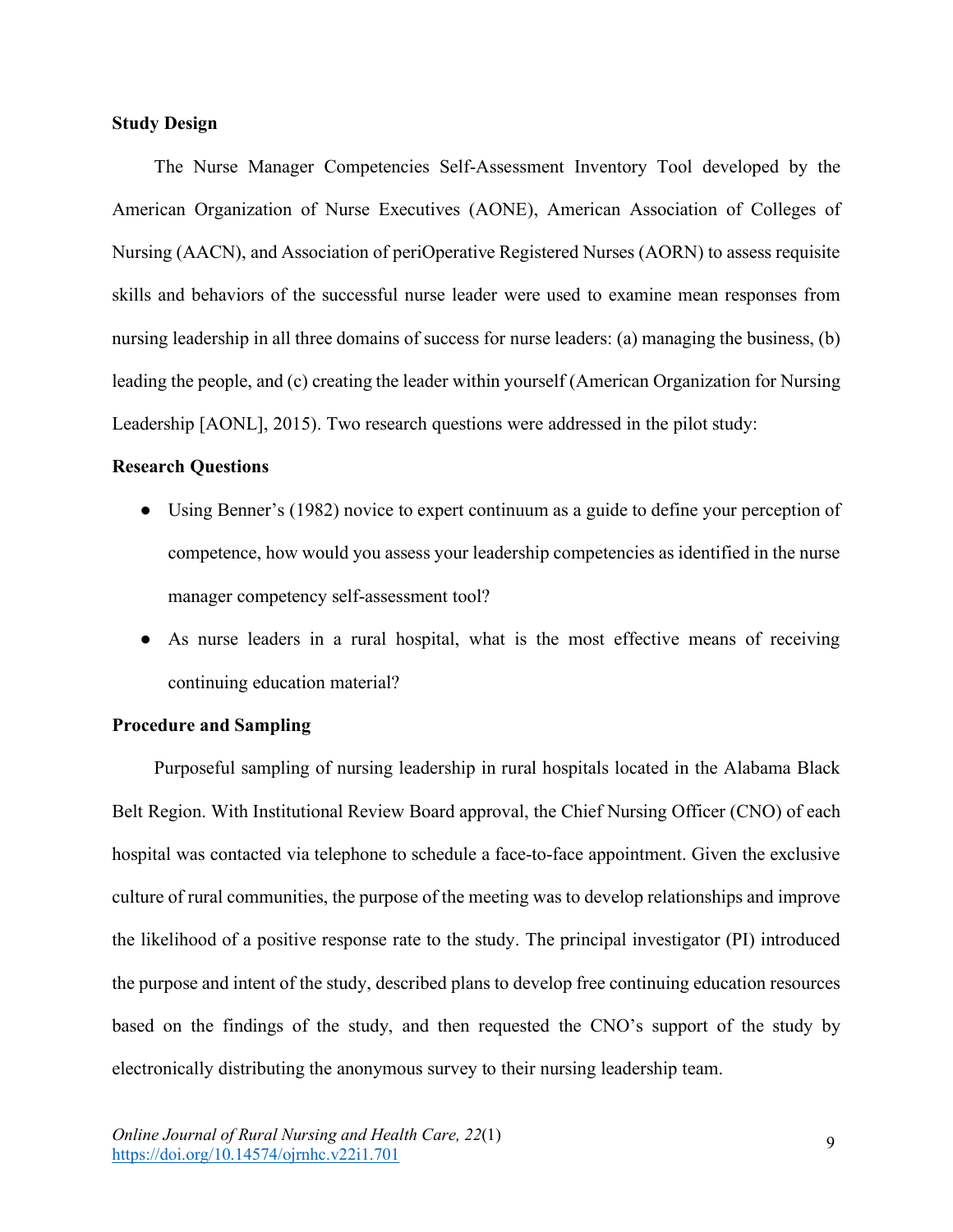With their agreement to distribute the electronic survey the PI forwarded the recruitment email containing a brief description of the study and hyperlink to the informed consent and voluntary anonymous survey. Inclusion criteria for this pilot study included: 1) nurse leader with formal leadership role, 2) currently working in a rural hospital located in the Alabama Black Belt Region. A thank you note was emailed to the CNO within 24 hours of the initial meeting to acknowledge appreciation for their support.

# **Definitions**

## *Nursing Leadership*

All nurses can be considered leaders in their field with or without a formal title or leadership role. Formal titles may vary by specialization, education, or even healthcare system. Nursing leadership roles are determined by the span of control and sphere of accountability and responsibility within the organization. The CNO is typically identified as the nurse executive at the top of the organizational chart. The nurse responsible for all daily and long-term nursing operations. The Director of Nursing (DON) is just below the CNO on the organizational chart and is generally responsible for balancing staff leadership and broader organizational operations. They are typically responsible for a group of nursing departments. Nurse Managers considered frontline managers are just below the DON on the organizational chart and are generally responsible for the daily operations of a single nursing department within the organization. They coordinate staff training and hiring, design schedules, and manage the direct care of patients (Sullivan, 2017).

Small rural hospitals don't have the resources to support multiple layers of formal leadership positions on an organizational chart. Nurses promoted to formal leadership roles are expected to function at all levels of leadership and have comprehensive responsibilities that span the management of the entire organization. Typically, the nurse at the top of the organizational chart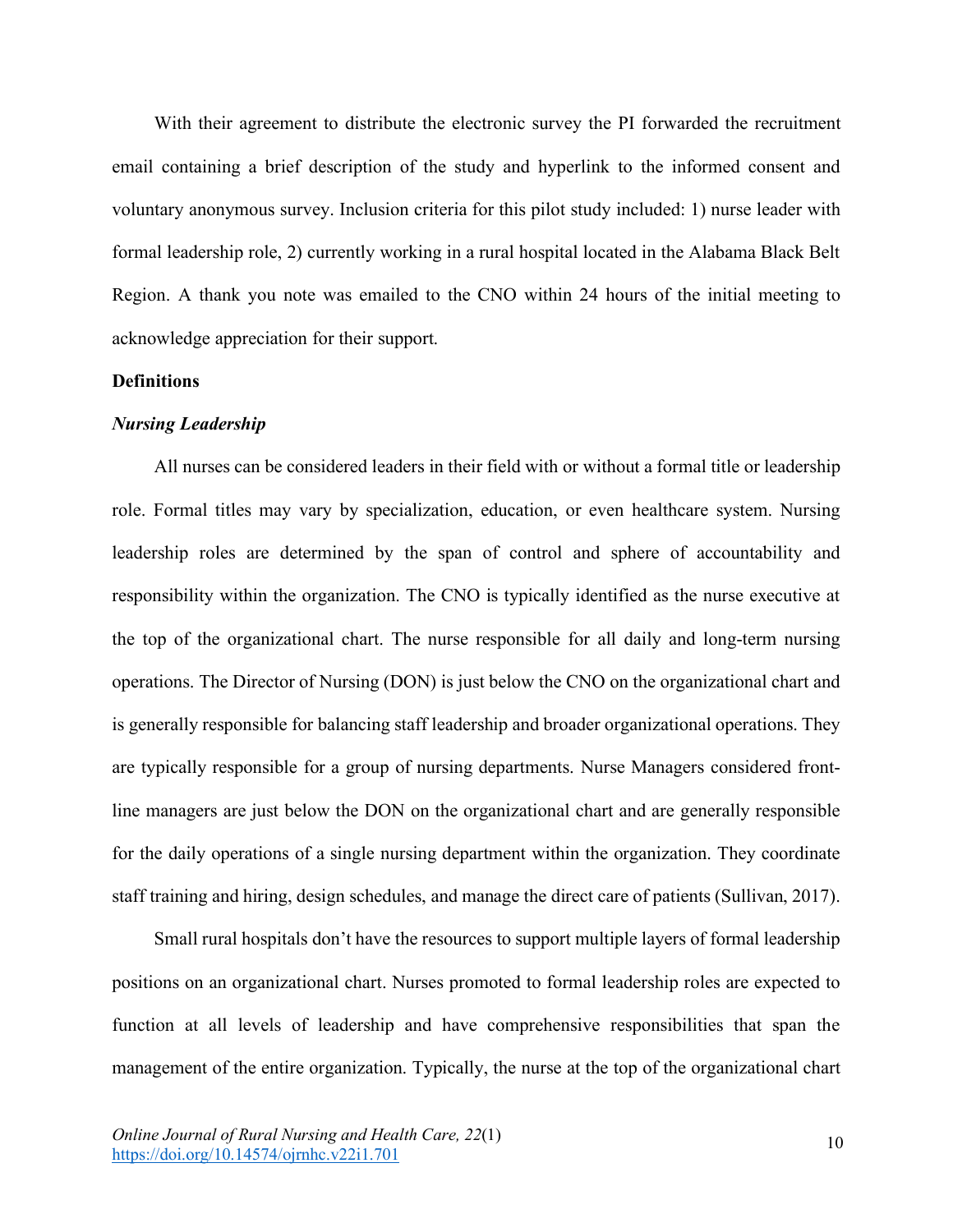is known as the DON rather than the CNO. For the purposes of this study, nurse leaders identified as having legitimate authority in formal leadership roles were given an opportunity to participate in the survey.

## *Alabama Black Belt Region*

The term *Black Belt* refers to the region's exceptionally fertile rich, black topsoil that stretches from Texas across the southeast through Alabama and up to Virginia. At one time in Alabama history, the area was a thriving prominent and influential financial, political, and agricultural commercial powerhouse for the entire United States. Today, the region is povertystricken and economically underdeveloped with the poorest counties in the nation (University of Alabama Center for Economic Development, n.d.; University of West Alabama, n.d.). According to the University of Alabama Center for Economic Development (n.d.), this region is defined by its dire socioeconomic situation. The region was chosen for the pilot study due to the dire socioeconomic and demographic factors plaguing the region and lack of community resources to support rural hospitals in the area. See Figure 1.

## **Protection of Human Rights**

This study received approval from the University of Alabama, Institutional Review Board for non-medical review. All participant rights for anonymity, privacy, and voluntary consent were observed.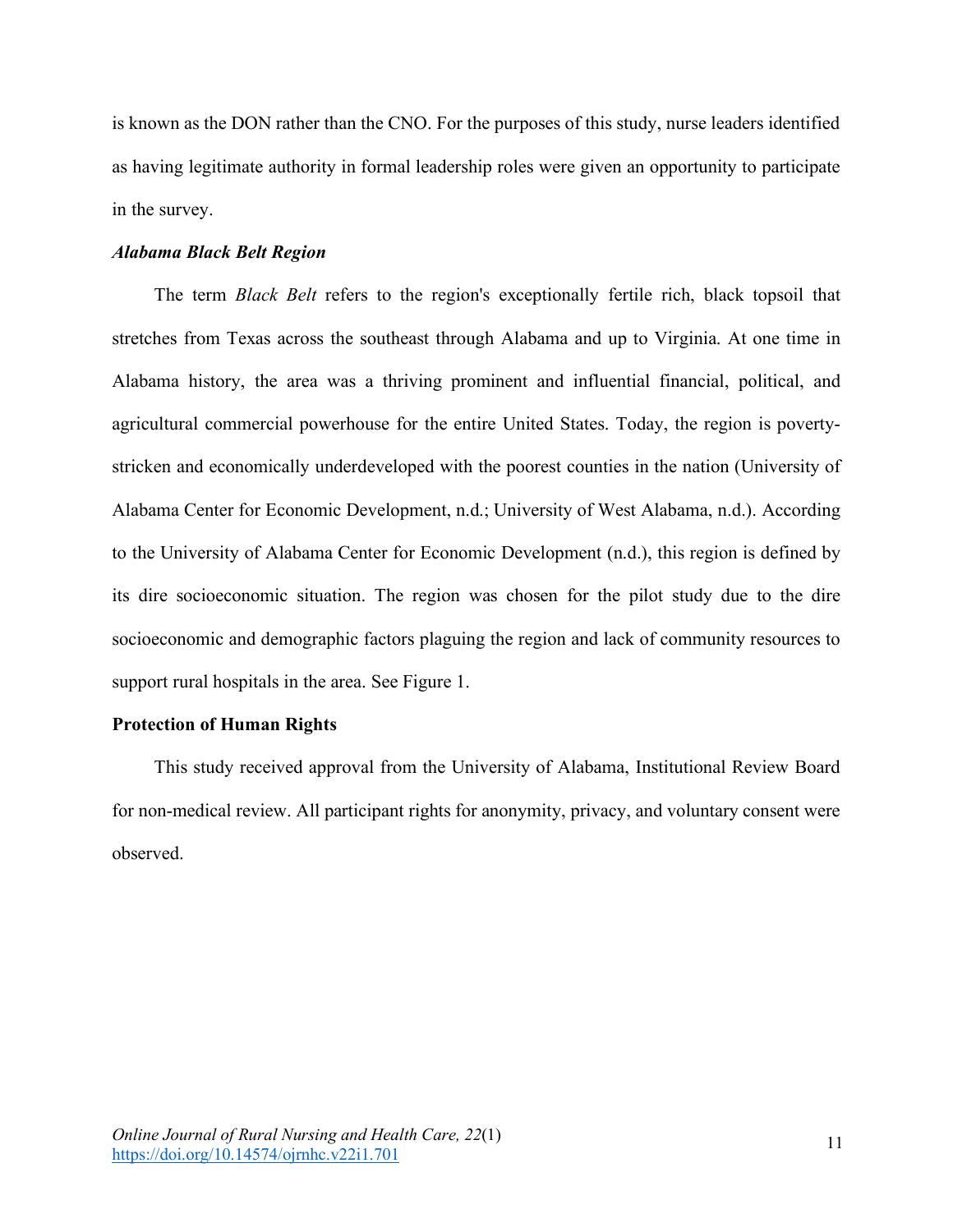# **Figure 1**



Traditional Counties of the Alabama Black Belt

Reproduced with permission from the Center for Nursing Leadership and Outreach (CBER), The University of Alabama.

# **Instrument**

Nurse leader competency was assessed using an instrument that was adapted from the American Organization of Nurse Leaders (AONL's) Nurse Manager Self-Assessment Inventory Tool. The electronic survey was developed and tested for research by Warshawsky and Cramer (2019). The tool was designed to assess essential nursing leadership competencies in three domains of competence as identified by the nurse manager domain framework:

- Science: Managing the Business,
- Art: Managing the People, and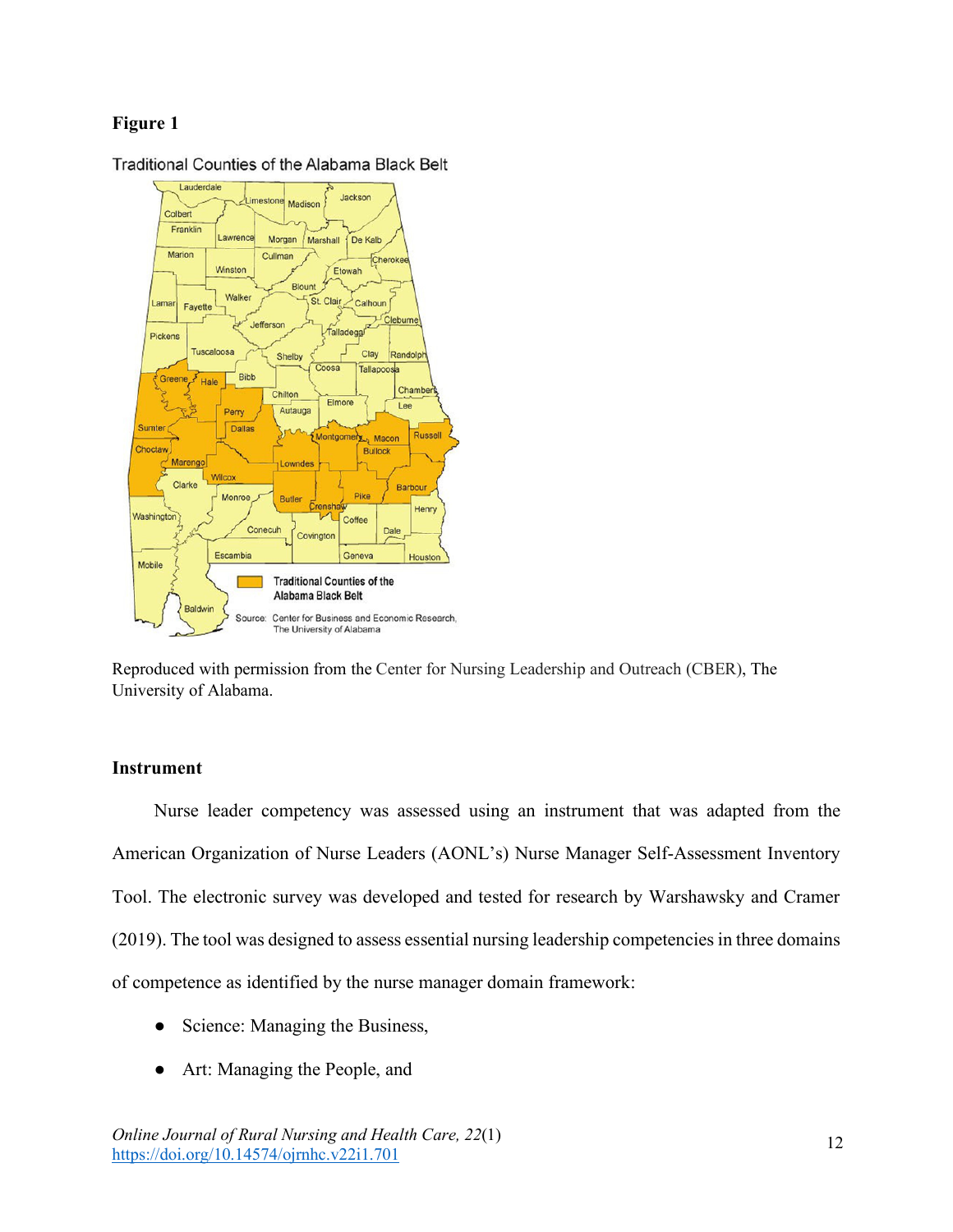• Leader Within: Creating the Leader in Yourself (AONL, 2015).

Benner's (1982) novice to expert competency development model was used to define the levels of competence on the survey. It contained seven demographic questions, twenty-eight competency-based items, and one open ended question to solicit preferences in continuing education formats.

# **Participants**

The final sample contained responses from 22 nurse leaders from 8 participating rural hospitals in the Alabama Black Belt Region. From the estimated 65-70 formal nurse leaders in this region of the state, this was an estimated 31% response rate. Demographics of the sample group were 93.7% female and 6.3% male; 46.6% held an associate degree while 53.4% held a bachelor's degree. 50% of them indicated that they had been in their leadership role at least 5 years while the other 50% had not. It was interesting to note that not all respondents answered the demographic questions. See Table 1.

# **Table 1**

| <b>Cohort Characteristics, N (%)</b>                                      | Total* $(N = 22)$            |          |  |  |
|---------------------------------------------------------------------------|------------------------------|----------|--|--|
| Gender                                                                    |                              |          |  |  |
|                                                                           | Female                       | 15(93.7) |  |  |
|                                                                           | Male                         | 1(6.3)   |  |  |
| Highest educational degree currently held                                 |                              |          |  |  |
|                                                                           | Associate                    | 7(46.6)  |  |  |
|                                                                           | Baccalaureate or higher      | 8(53.4)  |  |  |
| Title and scope of current management or leadership role                  |                              |          |  |  |
|                                                                           | Nurse Manager                | 12(75.0) |  |  |
|                                                                           | Director of Nursing          | 3(18.8)  |  |  |
|                                                                           | <b>Chief Nursing Officer</b> | 1(6.2)   |  |  |
| <b>Years in formal leadership Role</b>                                    |                              |          |  |  |
|                                                                           | Less than 5 years            | 8(50.0)  |  |  |
|                                                                           | 5 or more years              | 8(50.0)  |  |  |
| Minimal educational requirement for promotion to management or leadership |                              |          |  |  |
|                                                                           | Associate                    | 8(61.5)  |  |  |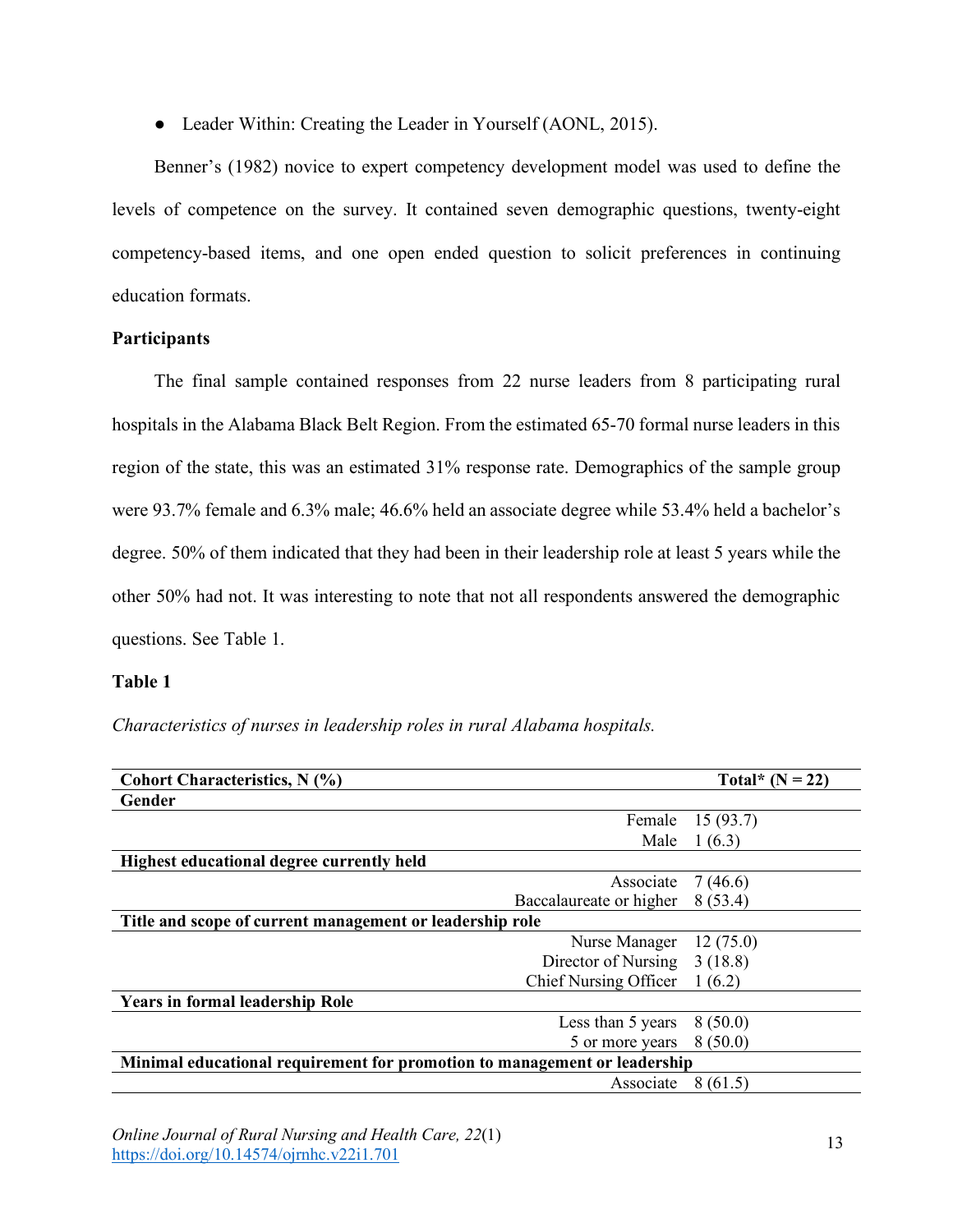| Cohort Characteristics, N (%)                        | Total* $(N = 22)$ |
|------------------------------------------------------|-------------------|
| Baccalaureate or higher                              | 5(38.5)           |
| <b>Preference for Continuing Education Materials</b> |                   |
| Resource Materials 3 (18.8)                          |                   |
| Just-in-time video vignettes                         | 4(25.0)           |
| Informational Brochures 3 (18.7)                     |                   |
| Independent Study Mini Courses                       | 4(25.0)           |
| Face-to-face seminars                                | 2(12.5)           |

# **Results**

Fisher's Exact p-value is the preferred method of statistical analysis when working with nominal variables in a small sample size. Fisher's exact p-test for statistical significance is more accurate in small samples because it applies an exact procedure that considers all possibilities when calculating p-values (Kim, 2017).

# **Research Question One**

Assess the competency needs of nursing leadership in rural hospitals. Despite the small sample size in this pilot study, two questions on the survey instrument had statistically significant findings measuring below the threshold of significance, identified as Fisher's Exact p-value, (pvalues < .05) indicating that the responses to those questions were significantly associated with leadership experience. Participants who indicated that they had less than 5 years of experience as a nurse leader reported non-proficiency on question 10, Knowledge of quality improvement strategies such as Continuous Quality Improvement, Total Quality Management, Six Sigma, and Balanced Scorecards ( $p = .031$ ); and non-proficiency on question 27, Able to lead multigenerational work teams ( $p = .026$ ). See Table 2.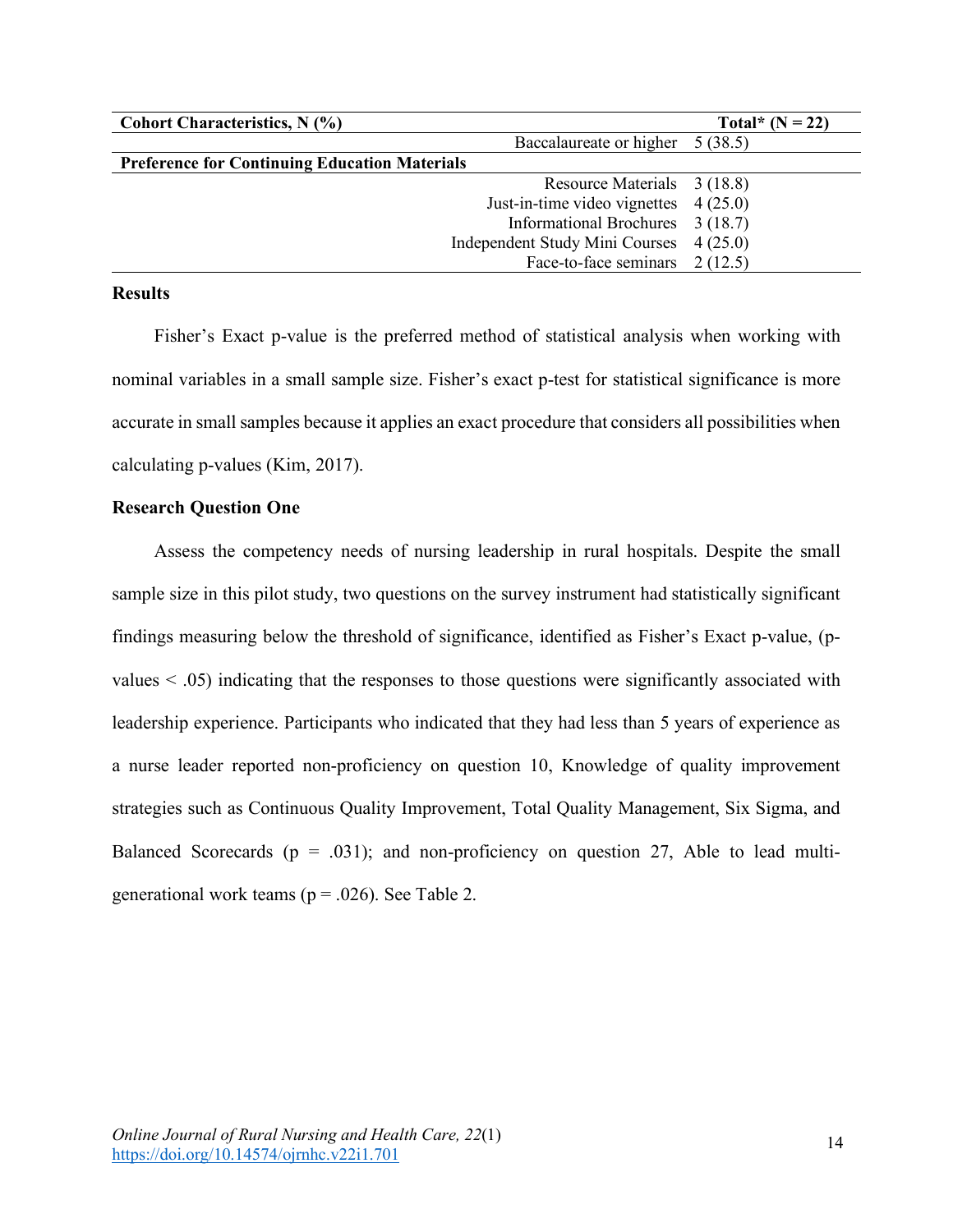# **Table 2**

# *Level of nursing practice proficiency by years of leadership experience*

|                | <b>Leadership Experience</b>                         | Total<br>$(N=22)$ | Less than 5<br>years<br>$(n=8)$ | 5 or more<br>years<br>$(n=8)$ | $*$ $p-$<br>value |
|----------------|------------------------------------------------------|-------------------|---------------------------------|-------------------------------|-------------------|
|                | <b>Business-related Items</b> <sup>*</sup> , $N$ (%) |                   |                                 |                               |                   |
| $\mathbf{1}$   | Knowledge of health care economics                   |                   |                                 |                               |                   |
|                | and application to the delivery of                   |                   |                                 |                               | 0.6               |
|                | patient care                                         |                   |                                 |                               |                   |
|                | Not Proficient                                       | 9.0(60.0)         | 5.0(71.4)                       | 4.0(50.0)                     |                   |
|                | Proficient/Expert                                    | 6.0(40.0)         | 2.0(28.6)                       | 4.0(50.0)                     |                   |
| $\overline{2}$ | Knowledge of the unit and                            |                   |                                 |                               |                   |
|                | departmental budgeting processes -                   |                   |                                 |                               | 0.12              |
|                | both capital and operational                         |                   |                                 |                               |                   |
|                | Not Proficient                                       | 9.0(60.0)         | 6.0(85.7)                       | 3.0(37.5)                     |                   |
|                | Proficient/Expert                                    | 6.0(40.0)         | 1.0(14.3)                       | 5.0(62.5)                     |                   |
| 10             | Knowledge of quality improvement                     |                   |                                 |                               |                   |
|                | strategies such Continuous Quality                   |                   |                                 |                               |                   |
|                | Improvement, Total Quality                           |                   |                                 |                               | 0.031             |
|                | Management, Six Sigma, and                           |                   |                                 |                               |                   |
|                | <b>Balanced Scorecards</b>                           |                   |                                 |                               |                   |
|                | Not Proficient                                       | 9.0(64.3)         | 6.0(100.0)                      | 3.0(37.5)                     |                   |
|                | Proficient/Expert                                    | 5.0(35.7)         | 0.0(0.0)                        | 5.0(62.5)                     |                   |
| 19             | Knowledge of basic business skills                   |                   |                                 |                               |                   |
|                | such as developing a business case                   |                   |                                 |                               | 0.2               |
|                | and the project planning process                     |                   |                                 |                               |                   |
|                | Not Proficient                                       | 11.0(78.6)        | 6.0(100.0)                      | 5.0(62.5)                     |                   |
|                | Proficient/Expert                                    | 3.0(21.4)         | 0.0(0.0)                        | 3.0(37.5)                     |                   |
|                | People skills-related items* $N$ (%)                 |                   |                                 |                               |                   |
| 6              | Knowledge of how to manage                           |                   |                                 |                               |                   |
|                | performance of employees. This                       |                   |                                 |                               |                   |
|                | includes performance appraisals, goal                |                   |                                 |                               | 0.3               |
|                | setting, motivation, and the                         |                   |                                 |                               |                   |
|                | disciplinary process                                 |                   |                                 |                               |                   |
|                | Not Proficient                                       | 6.0(42.9)         | 4.0(66.7)                       | 2.0(25.0)                     |                   |
|                | Proficient/Expert                                    | 8.0(57.1)         | 2.0(33.3)                       | 6.0(75.0)                     |                   |
| 27             | Able to lead multi-generational work                 |                   |                                 |                               | 0.026             |
|                | teams                                                |                   |                                 |                               |                   |
|                | Not Proficient                                       | 6.0(42.9)         | 5.0(83.3)                       | 1.0(12.5)                     |                   |
|                | Proficient/Expert                                    | 8.0(57.1)         | 1.0(16.7)                       | 7.0(87.5)                     |                   |
| 28             | Demonstrates knowledge of evidence-                  |                   |                                 |                               |                   |
|                | based nursing practice needed to lead                |                   |                                 |                               | 0.3               |
|                | the clinical services                                |                   |                                 |                               |                   |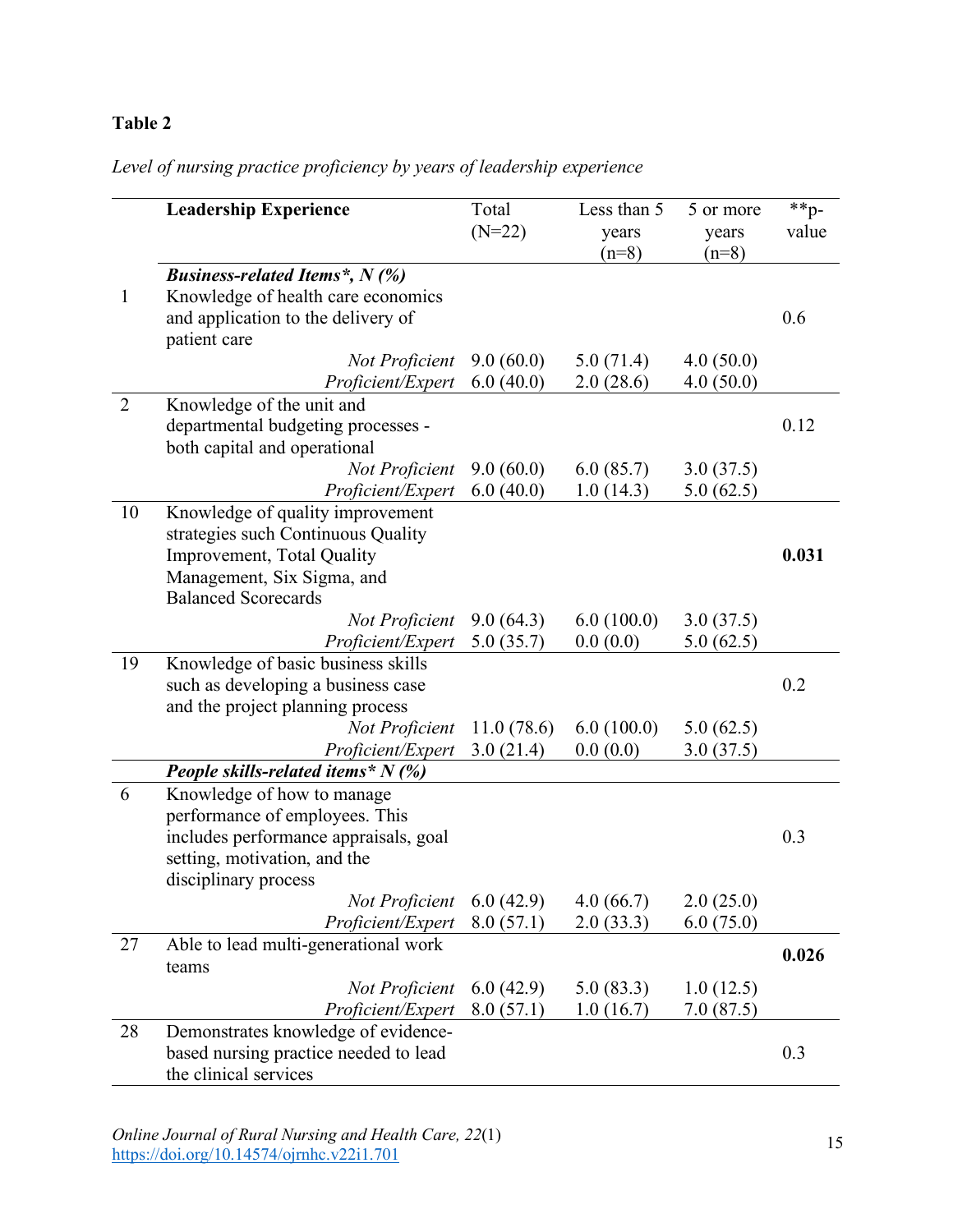| <b>Leadership Experience</b> |                                    | Total    | Less than 5 | 5 or more | $*$ $p-$ |
|------------------------------|------------------------------------|----------|-------------|-----------|----------|
|                              |                                    | $(N=22)$ | vears       | years     | value    |
|                              |                                    |          | $(n=8)$     | $(n=8)$   |          |
|                              | <i>Not Proficient</i> $6.0$ (42.9) |          | 4.0(66.7)   | 2.0(25.0) |          |
|                              | Profit/Expert 8.0 (57.1)           |          | 2.0(33.3)   | 6.0(75.0) |          |

\*Denotes missing participant responses. \*\*Fisher's Exact p-value, **p-values < .05 considered meaningful**.

Comparing educational preparation of nurse leaders, those with an associate degree versus bachelor's degree, no significant associations were found between educational degree held and business-related or people-skills related questions on the survey. All exceeded ( $p \geq .05$ ) the acceptable threshold of significance as defined by Fisher's Exact p-value, (< .05) to be considered meaningful.

## **Research Question Two**

What is the preferred method of addressing continuing education needs of nurse leaders in a rural organization. Just-in-time video vignettes 27.2% and independent study mini course (webinars) 36.37% were identified as the preferred method of education and continuing education. Face-to-face seminars were the least preferred method of continue education.

#### **Limitations**

Limitations of the study are the relatively small sample size as there are only nine rural hospitals located in the Alabama Black Belt Region with one hospital declining to participate leaving eight participating hospitals and approximately 70 potential study participants. The culture of rural communities, particularly with outsider engagement could negatively influence recruitment. To improve recruitment and participation, the PI contacted each of the CNOs via telephone to schedule an appointment. The face-to-face appointment gave the PI an opportunity to share common experiences as nurse leader/manger and rural residence and introduce the purpose of the study.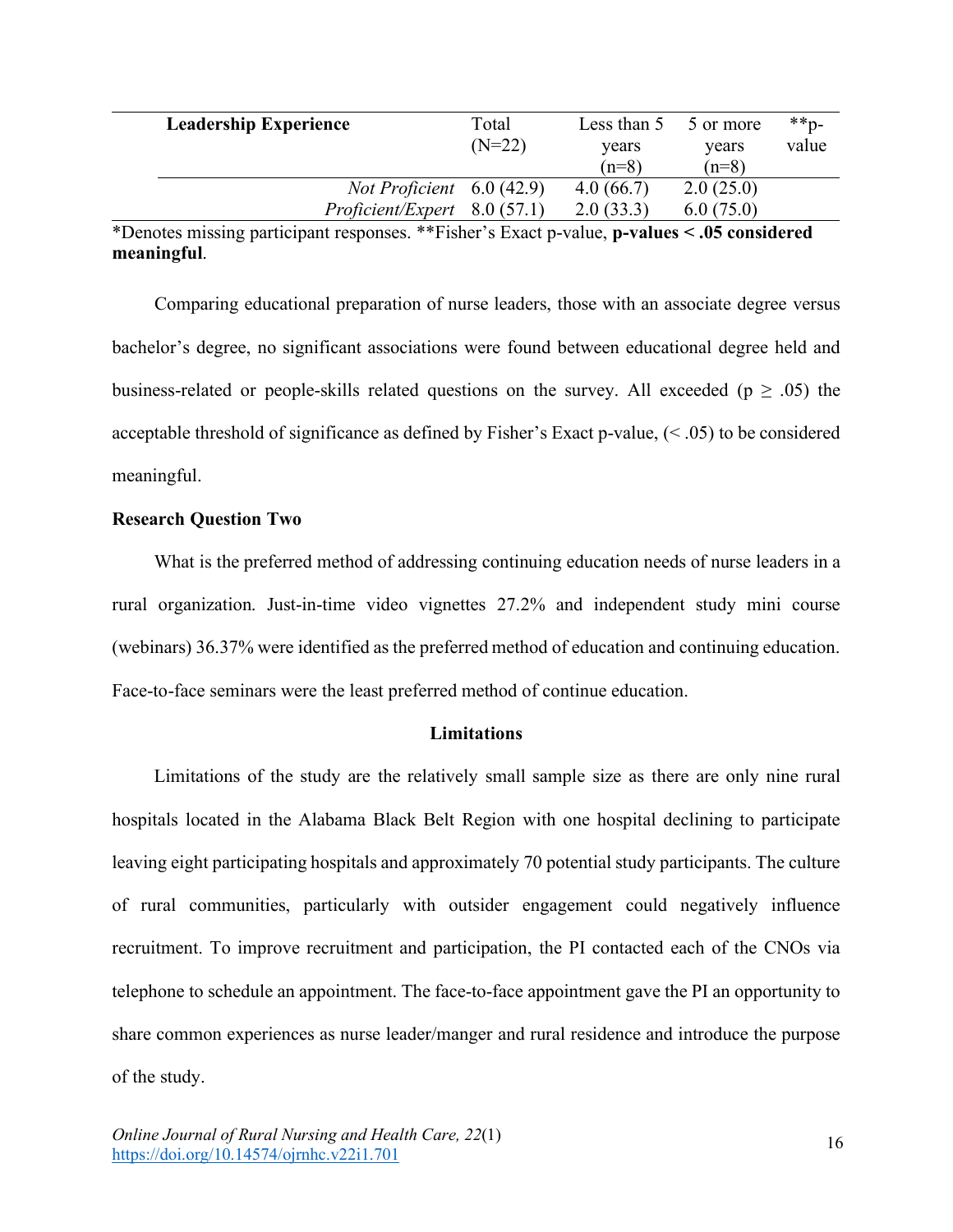All participant responses were self-selected based on their personal perceptions of competence related to their nurse manager/leader role. Although this was a small sample size of self-reported competencies, this study does provide insights into nurse manager perceptions of competence related to quality and multi-generational, multi-cultural workforce management. It also highlights the relationship between years of experience and knowledge with perceived competence.

### **Discussion**

This study provides evidence that knowledge of quality improvement strategies and their ability to lead multi-generational work teams; nurses are significantly associated with leadership experience. Nurse leaders with less than five years of experience reported non-proficiency in their knowledge of quality improvement strategies and non-proficiency in their ability to lead multigenerational work teams as compared to those nurse leaders with five or more years of experience who reported being proficient.

While a multigenerational workforce presents diverse challenges in understanding the nuances of communication style, motivation factors, conflict management, or even work expectations, the rewards of harnessing those diverse viewpoints has the potential to reap exponential reward for the organization when faced with challenges (Coulter & Faulkner, 2014). Five generations of nurses working side by side is not uncommon in today's healthcare workforce. Each generation brings its own perspective. Nurse leaders must be skillful at building trusting relationships with the members of their healthcare team. The ability to understand and connect with staff members at any level in their career helps the overall organization navigate constant change and maintain focus on the core values of patient-centered, high quality patient care and performance improvement. It is this sphere of influence that allows leaders to lead with followers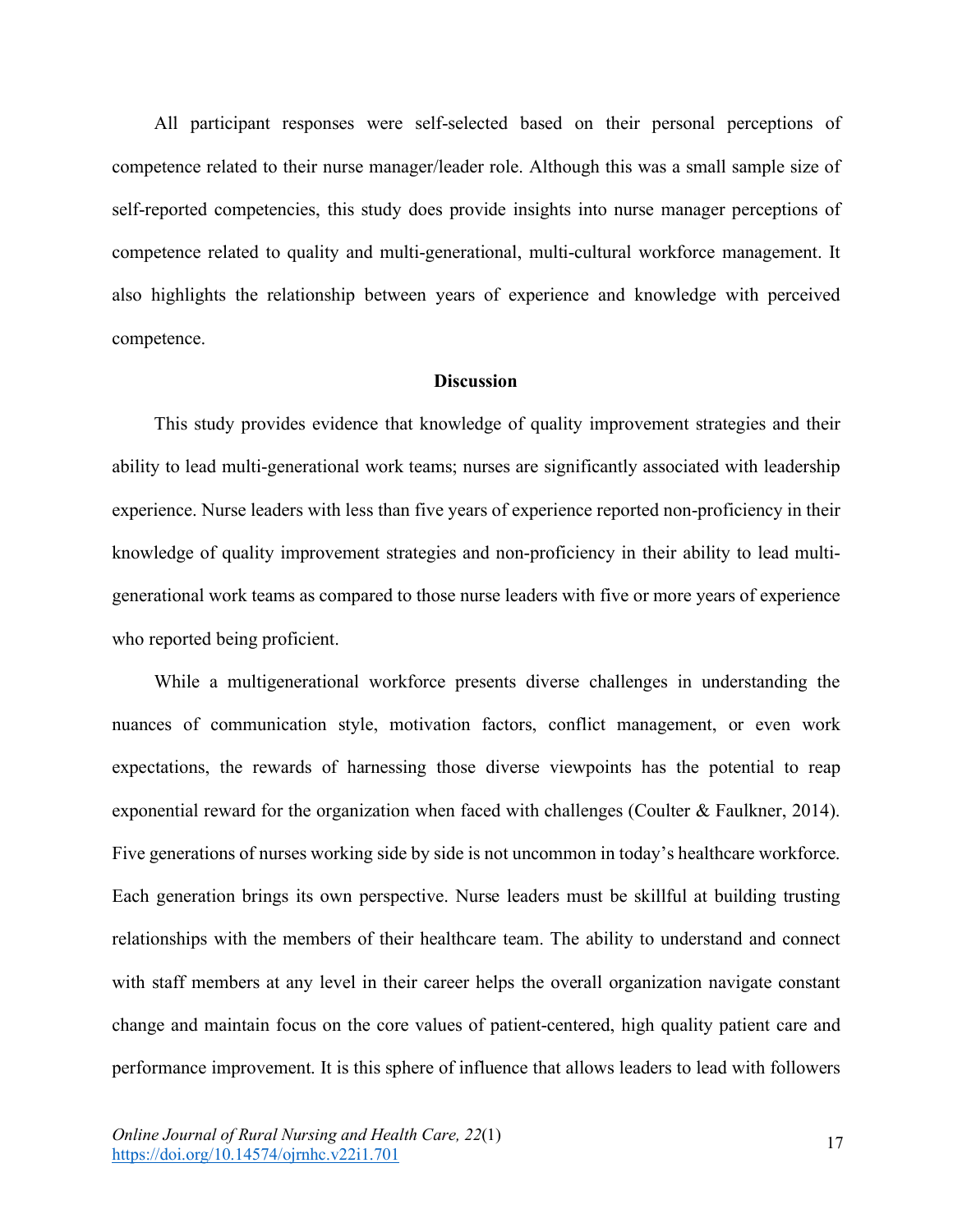who respect and trust their leader able to exceed every expectation (Graystone, 2019; Sullivan, 2017).

The Centers for Medicare and Medicaid Services, reimbursement models, such as valuebased purchasing and pay-for-performance are focused on quality improvement and nursing excellence and are driving the financial landscape of healthcare delivery today (Rome et al., 2016). As a result, the quality and safety of patient care, patient outcomes, and the patient experience along with the associated costs of providing that care are under intense scrutiny. Nursing leadership, particularly in rural hospitals are strategically and uniquely positioned to have a significant impact in controlling the cost of healthcare while ensuring the quality of patient care and meeting operational demands with thin margins. Their ability to maintain continuous quality improvement in an efficient cost-effective manner is the foundation of economic viability and success for the hospital itself (Muller & Karsten, 2012; Schuettner et al., 2015).

Rural hospitals provide medical services to residents in small rural communities who otherwise would not have access to healthcare. They are generally small in size with low patient volumes. The remoteness and size of the hospital can present significant financial challenges. They struggle to achieve economies of scale and don't have the patient volume or revenue from commercial payers in the payer mix to offset lower Medicare reimbursements (RHIhub, n.d.b.).

The success of rural hospitals with limited resources and tight margins depends on quality nursing leadership. Individuals whose knowledge and competence goes beyond the daily business of patient care extending into the relationship and impact of quality metrics, costs, and reimbursement (Rome et al., 2016; Schuettner et al., 2015) and the hospitals financial viability.

The findings from this study will help determine competency needs and support strategies to promote nursing leadership within rural hospitals and help them remain viable in the community.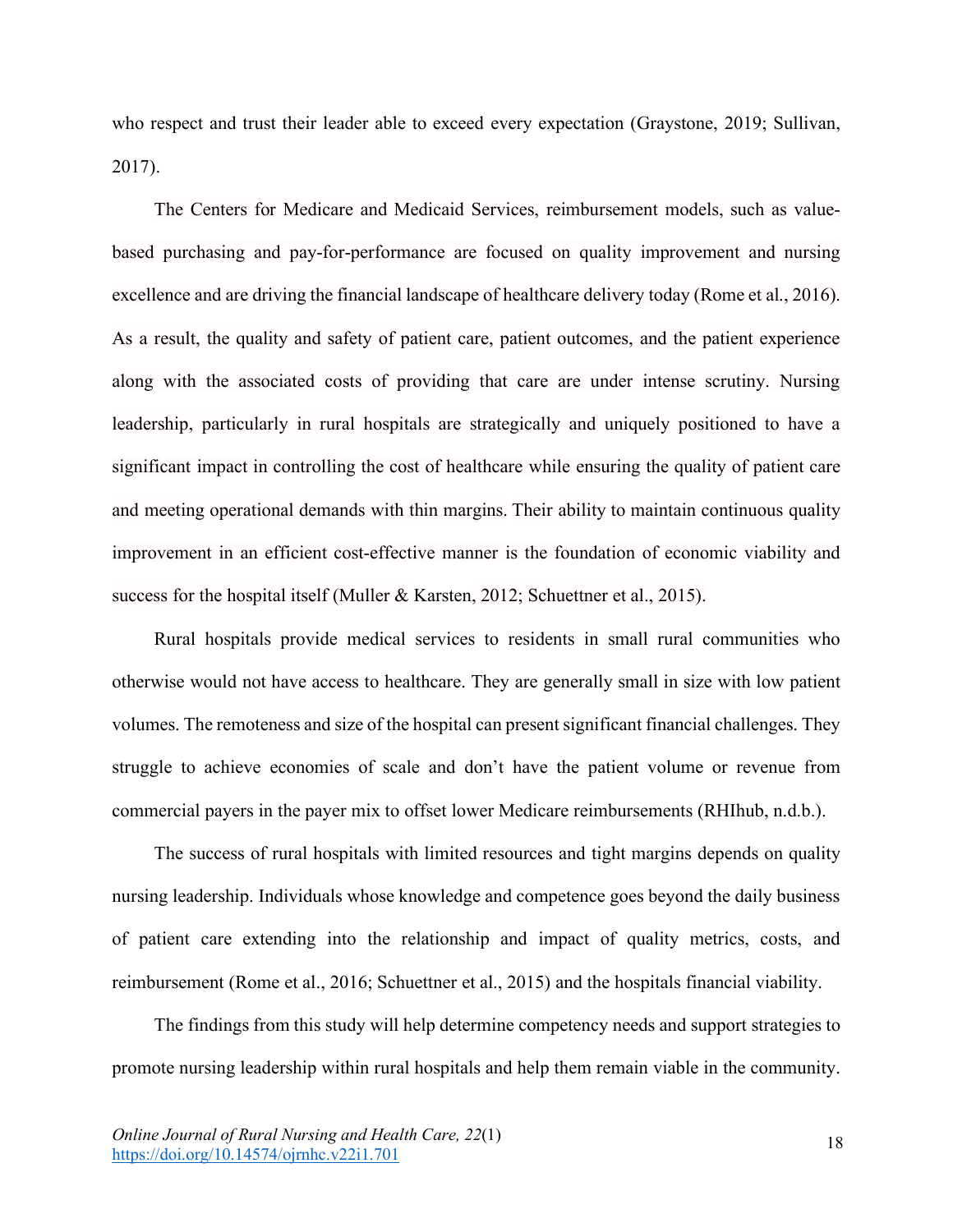Additionally, findings from this study will help guide future research projects aimed at developing and providing the support structures and CEUs most needed by rural nurse leaders. Rural hospitals need strong effective leadership to be successful and given the challenges of working in rural environments, opportunities for professional support and development are also a challenge.

# **Recommendations**

Rural nursing theory applies to nurses who work in rural, sparsely populated areas and who face unique challenges not observed by their counterparts in urban areas. These nurses must possess an independent autonomous spirit and have a strong knowledge base to provide quality care to diverse patient populations. The shear nature of the rural environment creates obstacles and barriers to professional development. According to Pavloff et al. (2017) despite the challenges of rural nursing, these professionals must be able to maintain a level of the competency and autonomy to provide quality patient care.

The seminal work of Long and Weinert (1989) outlined the core tenants of the rural nursing theory:

1) rural residents define health in the context of their ability to work, be productive, selfsufficient, and their ability to do usual tasks;

2) rural residents are independent and resist help from others, especially, those seen as outsiders and when necessary, prefer to seek help from their family or neighbors, those seen as *insiders*;

3) rural healthcare providers cannot separate professional and personal roles and have greater role diversity in the clinical setting than their urban counterparts.

It is imperative to understand the culture of the target population and identify potential barriers to success. The resistance and lack of trust that rural residents have for outsiders was an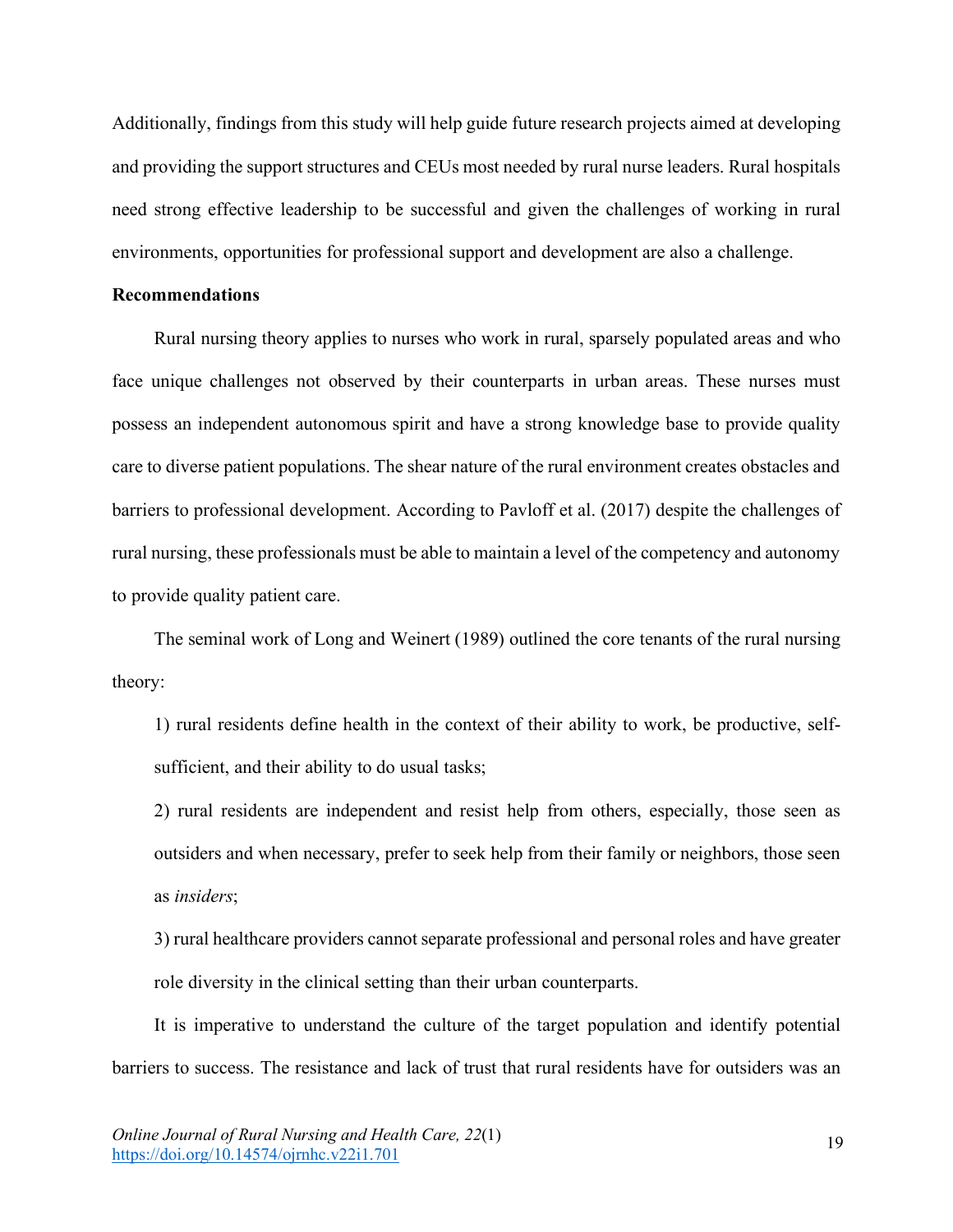important concern to strategically address. The CNO of the hospital was identified as a key gatekeeper, someone influential with a prominent and recognized role within the local community (Hennink et al., 2011). The initial meeting with the CNO gave the researcher an opportunity to develop a rapport and establish interest in the project. Consider not only the expense, but the safety and time commitment required to travel and meet with individual CNO's in remote locations. It was also important to establish a measure of reciprocity. While the initial meeting served to introduce the study and build relationships, it was also a recruitment opportunity. In return for their support CNO's will receive an aggregate report of leadership competency needs and free leadership development CEUs. The ability to garner community acceptance was important to the success of the project (Kirchgessner & Keeling, 2014). Given the 31% response rate in this pilot study, the investment was worth the effort. Before leaving the CNO's office, exchange business cards for future contact information. Future studies are recommended to replicate the procedure.

The current survey tool did not have hard stops. Several questions in the survey were skipped by participants. It is worth considering the option of adding rules to critical questions to encourage participant answers to all questions on the survey.

The study also addressed a common evidence-based gap for nursing leadership training. The practice of promoting bedside nurses who excel in interpersonal skill or clinical excellence is common practice in hospitals and is no longer a feasible option in today's chaotic healthcare environment (Rome et al., 2016; Schuettner et al., 2015; Warshawsky and Cramer, 2019). Current nurse leaders recognize the importance of transitional support and training to be successful and embraced the opportunity for continuing education opportunities focused on leadership development.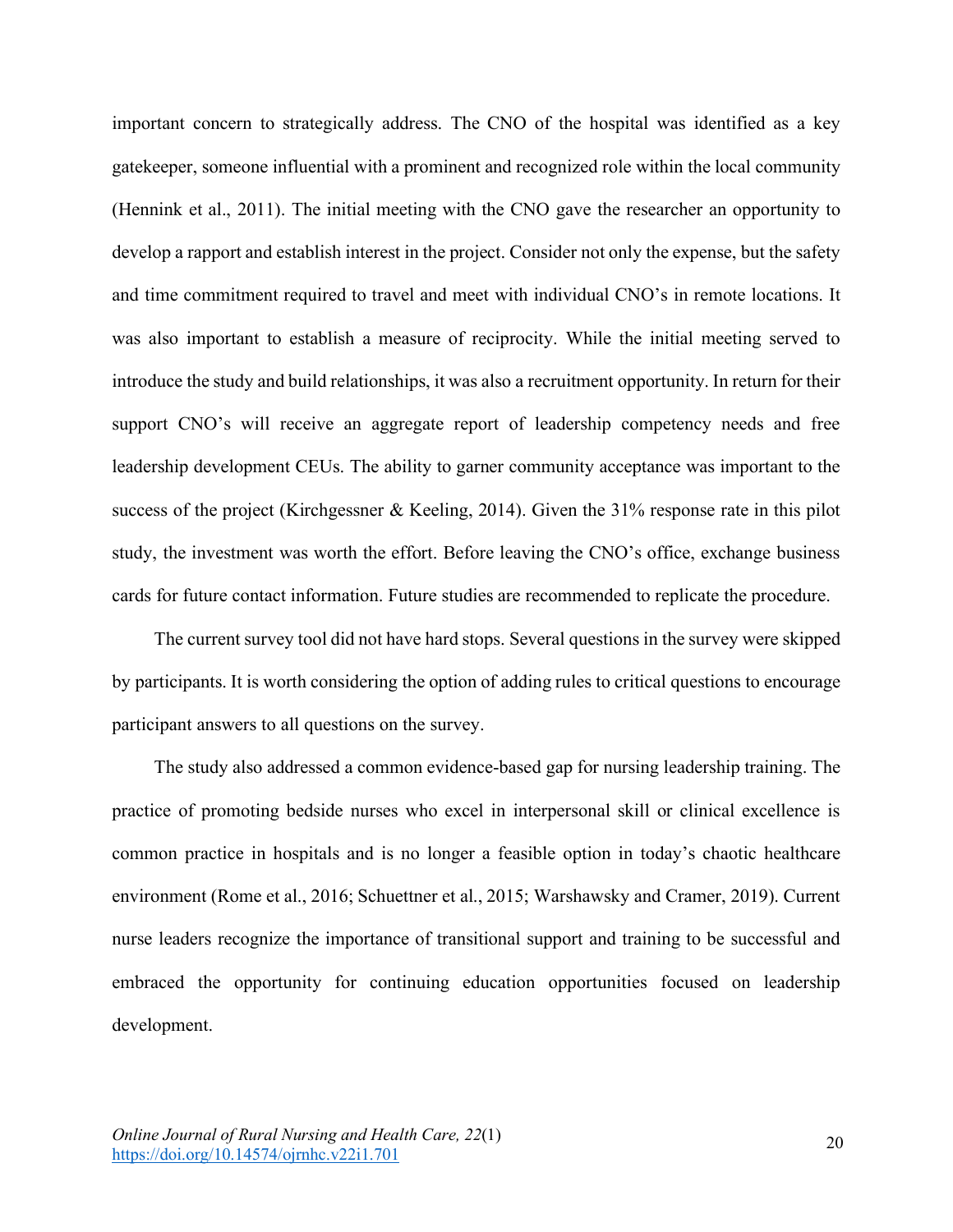Evidence from this pilot study suggests that hospitals struggling to meet quality metrics and maintain workforce morale and motivation may need to consider implementation of a comprehensive leadership orientation program for nurses who transition into management positions. With limited resources, networking with institutions of higher education to provide the needed education would be a viable option.

### **Conclusions**

Rural hospitals are the cornerstone of economic development in rural communities. They not only provide access to healthcare contributing to the wellness and quality of life for local residents, but they also support the overall strength of the community's economy. The value of a local community hospital cannot be underestimated, yet 88% of Alabama rural hospitals are operating in the red, and many others are marginal with razor thin operating margins (Alabama Hospital Association, n.d.; Graves et al., 2021; RHIhub, n.d.a.). Nursing leadership is strategically and uniquely positioned to have a significant impact on ensuring the of quality patient care while also controlling the costs of care to meet operational demands with thin margins. Although the sample size was small, the findings from this pilot study were statistically significant supporting the need for a broader assessment of rural nursing leadership. Findings from these studies will inform the development of support strategies and continuing education opportunities designed to meet the identified leadership competency needs of nurse leaders in rural hospitals promoting strong nursing leadership.

In an environment where constant change and quality drive organizational success, nurse leaders with < 5 years of experience are not proficient in managing multi-generational work teams or in understanding or managing focused quality improvement strategies to monitor, analyze, and improve the quality of patient care processes to improve the healthcare outcomes in an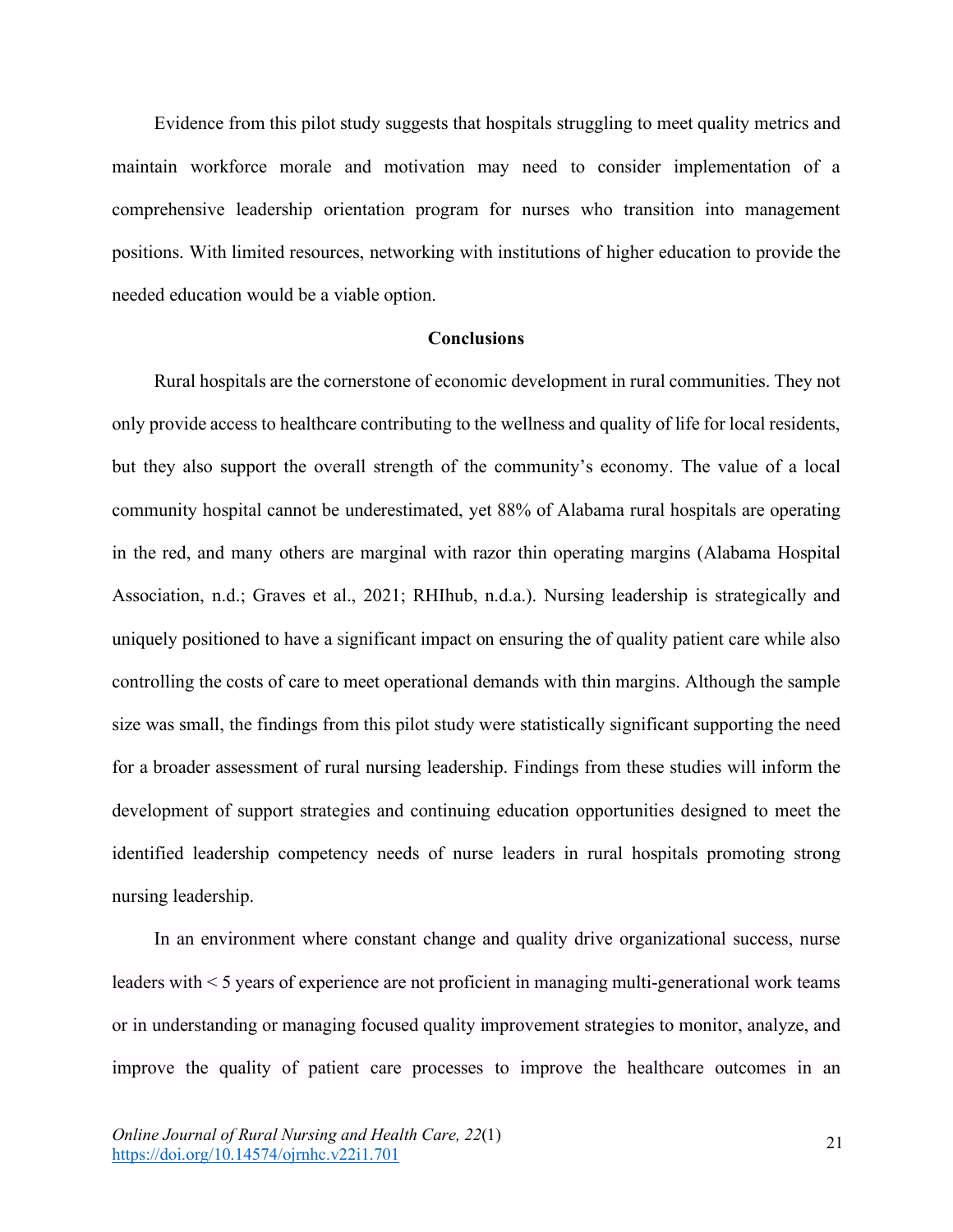organization. Realizing that more than  $50\%$  of the current nursing leadership has  $\leq 5$  years of experience these findings would suggest that leading and managing, striving for clinical excellence in a diverse workforce would be difficult if not impossible to achieve.

## **References**

- American Organization for Nursing Leadership. (2015). *AONL nurse manager competencies*. https://www.aonl.org/system/files/media/file/2019/06/nurse-manager-competencies.pdf
- Alabama Hospital Association. (n.d.). *The voice for health and wellbeing of Alabama, its hospitals, and its citizens*. Retrieved May 14, 2021, from https://www.alaha.org/
- Benner, P. (1982). From novice to expert. *American Journal of Nursing*, 82(3), 402-407. https://doi.org/10.1097/00000446-198282030-00004
- Bushy, A., & Leipert, B. (2005). Factors that influence students choosing rural nursing practice: A pilot study. *Rural and Remote Health, 5*(2), 1-12. https://doi.org/10.22605/RRH387
- Coulter, J., & Faulkner, D. (2014). The multigenerational workforce. *Professional Case Management, 19*(1), 46-51. https://doi.org/10.1097/NCM.0000000000000008
- Graves, B. A., Welch, T. D., & Jones, F. D. (2021). Nursing services. In L. W. Kaye (Ed.), *Handbook of rural aging* (1<sup>st</sup> ed., pp 303-309). Routledge.
- Graystone, R. (2019). How to build a positive, multigenerational workforce. *The Journal of Nursing Administration, 49*(1), 4–5. https://doi.org/10.1097/NNA.0000000000000698
- Health Resources & Services Administration. (n.d.). *Defining rural population*. https://www.hrsa.gov/rural-health/about-us/definition/index.html
- Hennink, M., Hutter, I., & Bailey, A. (2011). Participant Recruitment. In *Qualitative Research Methods*. Sage Publishing. pp 83-107.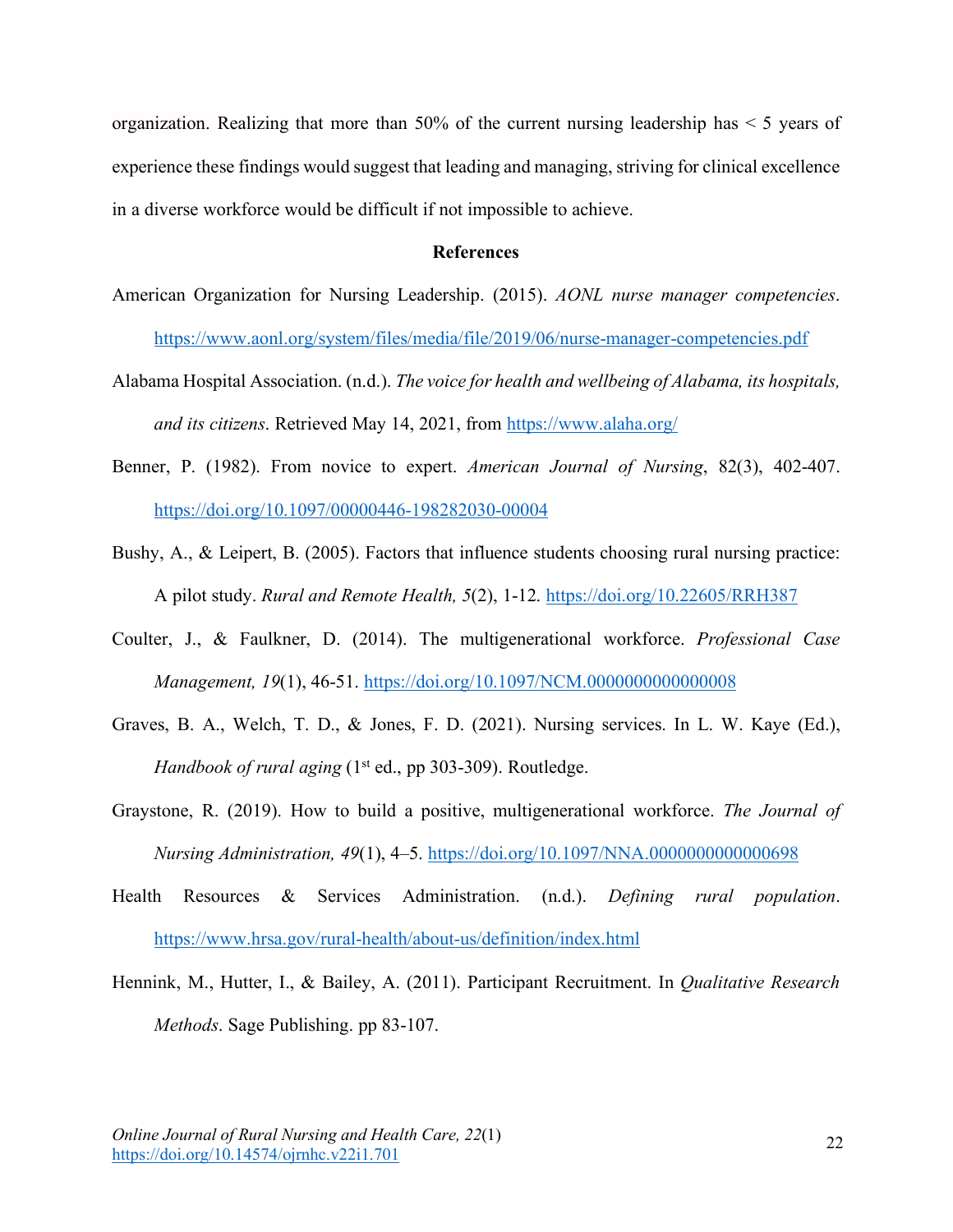- Johansen, L. J., Evanson, T. A., Ralph, J. L., Hunter, C., & Hart, G. (2018). Experiences of rural nurses who commute to larger communities. *Online Journal of Rural Nursing & Health Care, 18*(2), 224–264. https://doi.org/10.14574/ojrnhc.v18i2.540
- Jones, A., Rahman, R. J., & O, J. (2019). A crisis in the countryside Barriers to nurse recruitment and retention in rural areas of high-income countries: A qualitative meta-analysis. *Journal of Rural Studies, 72*, 153–163. https://doi.org/10.1016/j.jrurstud.2019.10.007
- Kim H. Y. (2017). Statistical notes for clinical researchers: Chi-squared test and Fisher's exact test. *Restorative Dentistry and Endodontics*, 42(2), 152–155. https://doi.org/10.5395/rde.2017 .42.2.152
- Kirchgessner, J. C., & Keeling, A. W. (2014). Conclusion. In J. C. Kirchgessner & A. W. Keeling (Eds.). *Nursing rural America: Perspectives from the early 20th century* (pp. 151-154). Springer Publishing.
- Long, K. A., & Weinert, C. (1989). Rural nursing: Developing the theory base. *Scholarly Inquiry for Nursing Practice, 3(2)*, 113-127. https://pubmed.ncbi.nlm.nih.gov/2772454/
- Muller, R. & Karsten, M. (2012). Do you speak finance? *Nursing Management, 43*(3), 52-54. https://doi.org/10.1097/00006247-201203000-00013
- Paré, J. M., Boynton Sharp, D., & Petersen, P. (2017). A story of emergent leadership: Lived experiences of nurses in a critical access hospital. *Online Journal of Rural Nursing & Health Care, 17*(2), 103–125. https://doi.org/10.14574/ojrnhc.v17i2.454
- Pavloff, M., Farthing, P. M., & Duff, E. (2017). Rural and remote continuing nursing education: An integrative literature review. *Online Journal of Rural Nursing & Health Care*, *17*(2), 88– 102. https://doi.org/10.14574/ojrnhc.v17i2.450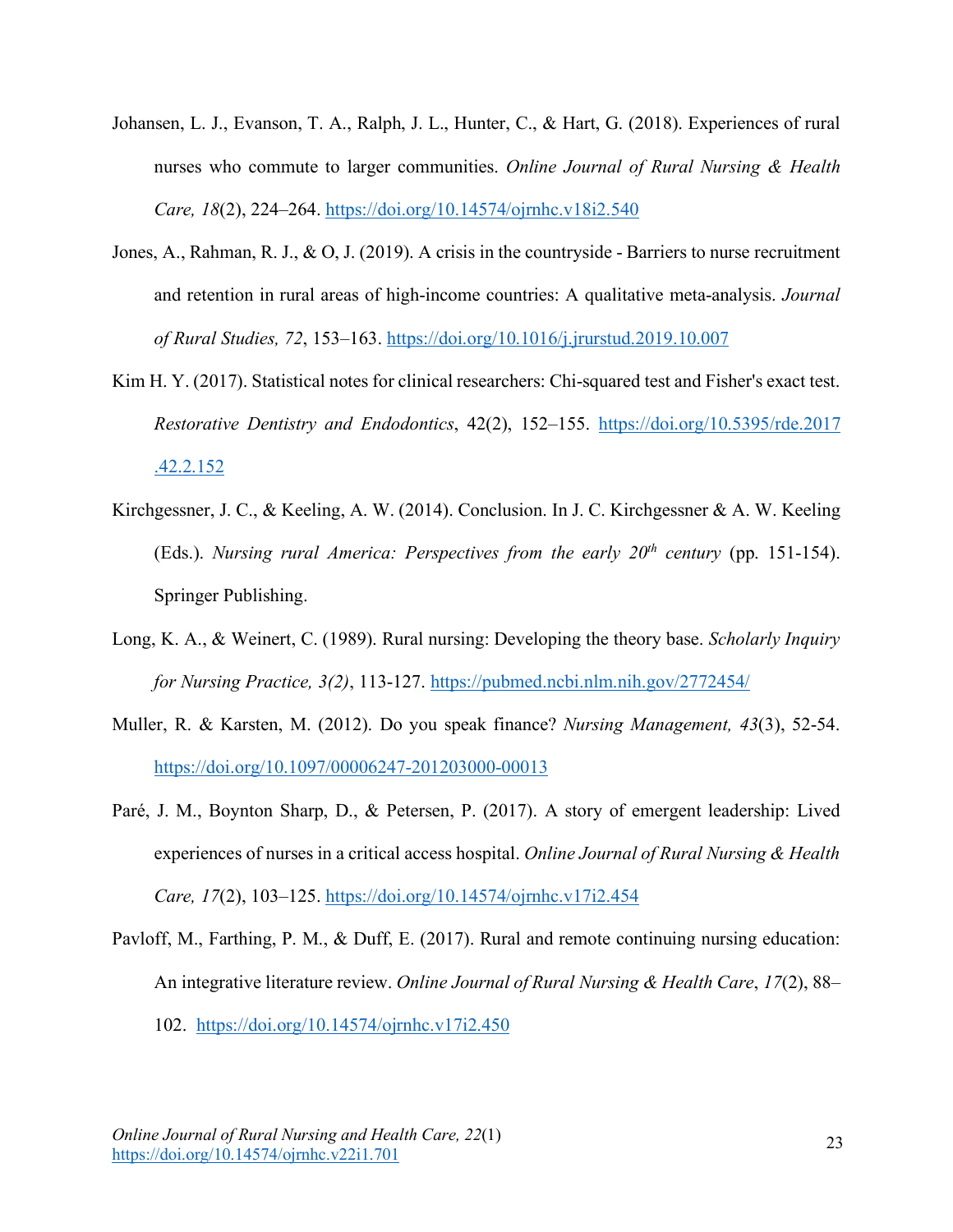Rome, B., Nickitas, D., & Lawrence, D. A. (2016). The financial landscape and implications for nursing*. Nurse Leader, 14(*1), 33-37. http://dx.doi.org/10.1016/j.mnl.2015.11.001

Rural Health Information Hub. (n.d.a.). *Alabama*. https://www.ruralhealthinfo.org/states/alanama

- Rural Health Information Hub. (n.d.b.). *What is rural*. https://www.ruralhealthinfo.org/topics/ what-is-rural
- Schuettner, K. A., Van Sell, S. L., & Sheriff, S. (2015). Nursing administration degree as the foundation of practice for future nurse managers. *Nurse Leader, 13*(4), 86-97. https://doi.org/ 10.1016/j.mnl.2014.12.004
- Smith, S. D., Thompson, C. E., & Sims, S. (2020). Adapting a nurse–managed mobile simulation program to meet rural health nursing continuing education needs. *The Journal of Continuing Education in Nursing, 51*(2), 82-86. http://dx.doi.org/10.3928/00220124-20200115-07
- Spero, J. C., & Fraher, E. P. (2014). Running the numbers: The maldistribution of health care providers in rural and underserved areas in North Carolina. *North Carolina Medical Journal 75*(1) 74-79. https://doi.org/10.18043/ncm.75.1.74
- Sullivan, E. J. (2017). Introducing nursing management. *Effective Leadership and Management in Nursing*,  $(9<sup>th</sup>$  ed, pp 1-12.). Pearson.
- U.S. Department of Agriculture, Economic Research Service. (n.d.). *What is rural?* Retrieved September 26, 2021 from. https://www.ers.usda.gov/topics/rural-economy-population/ruralclassifications/what-is-rural/
- University of Alabama Center for Economic Development. (n.d.). *Alabama's black belt counties*. about the black belt.pdf (ua.edu)
- University of West Alabama. (n.d.). *Demographic's of targeted area*. https://www.uwa.edu/uploadedFiles/OSP2/stockdemographics.pdf